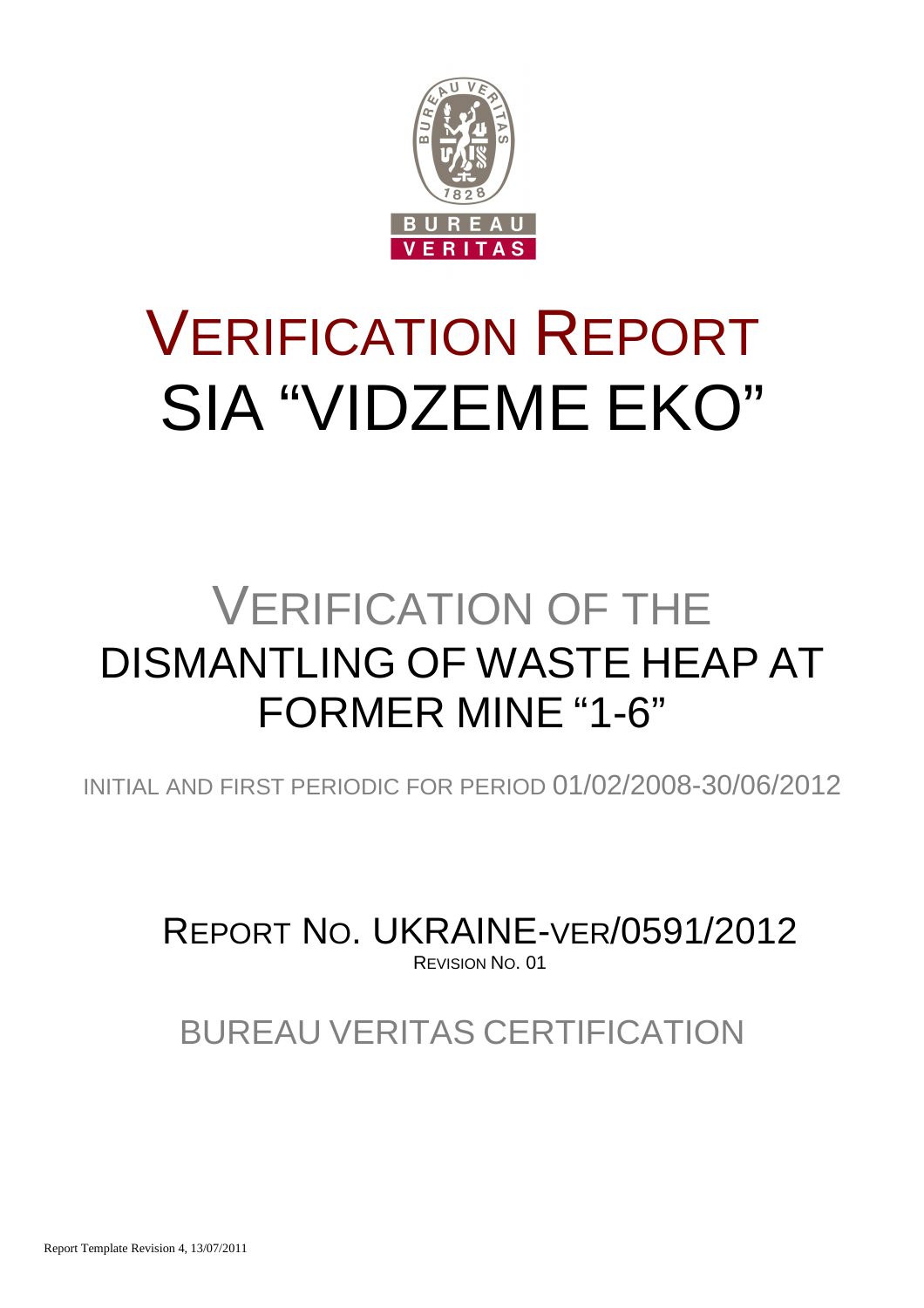

| Date of first issue:<br>07/08/2012                                                                                                                                                                                                                                                                                                                                                                                                                                                                                                                                                                                                                                                                                                                                                                                                                                                                                                                                                                                                                                                                   | Organizational unit:<br><b>Holding SAS</b> | <b>Bureau Veritas Certification</b> |                           |                                                                                          |
|------------------------------------------------------------------------------------------------------------------------------------------------------------------------------------------------------------------------------------------------------------------------------------------------------------------------------------------------------------------------------------------------------------------------------------------------------------------------------------------------------------------------------------------------------------------------------------------------------------------------------------------------------------------------------------------------------------------------------------------------------------------------------------------------------------------------------------------------------------------------------------------------------------------------------------------------------------------------------------------------------------------------------------------------------------------------------------------------------|--------------------------------------------|-------------------------------------|---------------------------|------------------------------------------------------------------------------------------|
| Client:<br>SIA "Vidzeme Eko"                                                                                                                                                                                                                                                                                                                                                                                                                                                                                                                                                                                                                                                                                                                                                                                                                                                                                                                                                                                                                                                                         | Client ref.:<br>Victor Tkachenko           |                                     |                           |                                                                                          |
| Summary:<br>Bureau Veritas Certification has made the initial, 1 <sup>st</sup> periodic verification of the "Dismantling of waste heap at<br>former mine "1-6"", project of SIA "Vidzeme Eko" located in Shakhtarsk town, Donetsk Region, Ukraine, and<br>applying JI specific approach, on the basis of UNFCCC criteria for the JI, as well as criteria given to provide for<br>consistent project operations, monitoring and reporting. UNFCCC criteria refer to Article 6 of the Kyoto<br>Protocol, the JI rules and modalities and the subsequent decisions by the JI Supervisory Committee, as well as<br>the host country criteria.                                                                                                                                                                                                                                                                                                                                                                                                                                                            |                                            |                                     |                           |                                                                                          |
| The verification scope is defined as a periodic independent review and ex post determination by the Accredited<br>Entity of the monitored reductions in GHG emissions during defined verification period, and consisted of the<br>following three phases: i) desk review of the monitoring report against project design and the baseline and<br>monitoring plan; ii) follow-up interviews with project stakeholders; iii) resolution of outstanding issues and the<br>issuance of the final verification report and opinion. The overall verification, from Contract Review to<br>Verification Report & Opinion, was conducted using Bureau Veritas Certification internal procedures.                                                                                                                                                                                                                                                                                                                                                                                                              |                                            |                                     |                           |                                                                                          |
| The first output of the verification process is a list of Clarification, Corrective Actions Requests, Forward<br>Actions Requests (CR, CAR and FAR), presented in Appendix A.                                                                                                                                                                                                                                                                                                                                                                                                                                                                                                                                                                                                                                                                                                                                                                                                                                                                                                                        |                                            |                                     |                           |                                                                                          |
| In summary, Bureau Veritas Certification confirms that the project is implemented as planned and described in<br>approved project design documents. Installed equipment being essential for generating emission reduction<br>runs reliably and is calibrated appropriately. The monitoring system is in place and the project is generating<br>GHG emission reductions. The GHG emission reduction is calculated accurately and without material errors,<br>omissions, or misstatements, and the ERUs issued totalize 1225809 tonnes of CO2 equivalent for the<br>monitoring period from 01/02/2008 to 30/06/2012 (259598 tonnes of CO2 eq. for 01/02/2008-31/12/2008,<br>268751 tonnes of CO2 eq. for 01/01/2009-31/12/2009, 270527 tonnes of CO2 eq. for 01/01/2010-31/12/2010,<br>283963 tonnes of CO2 eq. for 01/01/2011-31/12/2011, 142970 tonnes of CO2 eq. for 01/01/2012-<br>30/06/2012).<br>Our opinion relates to the project's GHG emissions and resulting GHG emission reductions reported and<br>related to the approved project baseline and monitoring, and its associated documents. |                                            |                                     |                           |                                                                                          |
| Report No.:<br>UKRAINE-ver/0591/2012<br>JI                                                                                                                                                                                                                                                                                                                                                                                                                                                                                                                                                                                                                                                                                                                                                                                                                                                                                                                                                                                                                                                           | Subject Group:                             |                                     |                           |                                                                                          |
| Project title:<br>"Dismantling of waste heap at former mine "1-6""<br>Work carried out by:<br>ar<br>Oleg Skoblyk- Team Leader, Lead Verifier                                                                                                                                                                                                                                                                                                                                                                                                                                                                                                                                                                                                                                                                                                                                                                                                                                                                                                                                                         |                                            |                                     |                           |                                                                                          |
| Vyacheslav Yeriomin - Team Member, Verifier                                                                                                                                                                                                                                                                                                                                                                                                                                                                                                                                                                                                                                                                                                                                                                                                                                                                                                                                                                                                                                                          |                                            |                                     |                           |                                                                                          |
| Work reviewed by:<br>Ivan Sokolov - Internal Technical Reviewer<br>Nikolay Chekhmestrenko - Technical<br>Specialist<br>Work approved by:                                                                                                                                                                                                                                                                                                                                                                                                                                                                                                                                                                                                                                                                                                                                                                                                                                                                                                                                                             | <b>Bureau Vertas Certification</b>         | M                                   |                           | No distribution without permission from the<br>Client or responsible organizational unit |
| Work approved by:<br>Ivan Sokolov - Operational Manager                                                                                                                                                                                                                                                                                                                                                                                                                                                                                                                                                                                                                                                                                                                                                                                                                                                                                                                                                                                                                                              |                                            |                                     | Limited distribution      |                                                                                          |
| Date of this revision:<br>Rev. No.:<br>15/08/2012<br>01                                                                                                                                                                                                                                                                                                                                                                                                                                                                                                                                                                                                                                                                                                                                                                                                                                                                                                                                                                                                                                              | Number of pages:<br>23                     |                                     | Unrestricted distribution |                                                                                          |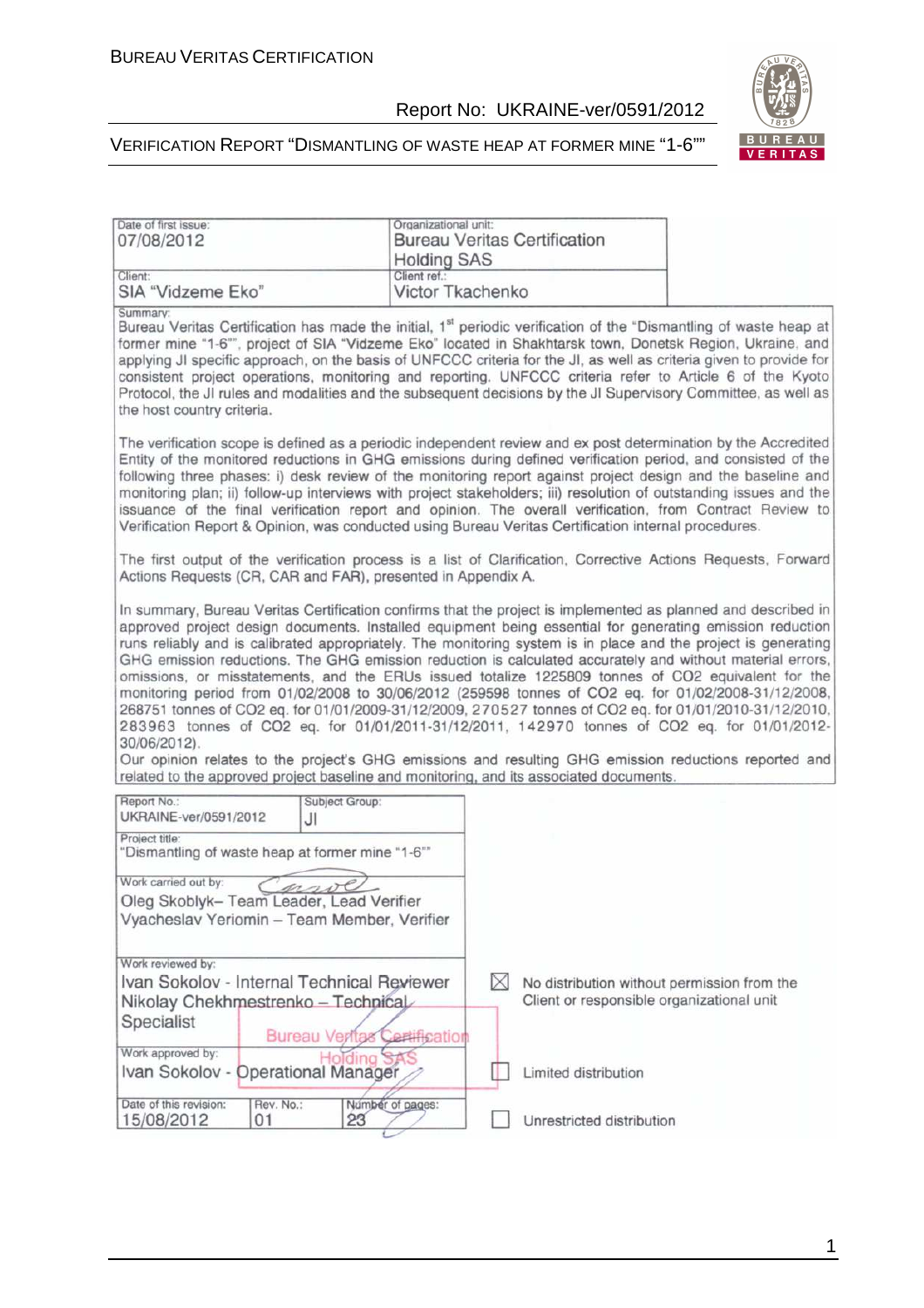VERIFICATION REPORT "DISMANTLING OF WASTE HEAP AT FORMER MINE "1-6""

### **Table of Contents Page 2014**

| 1              |                                                                                |                |
|----------------|--------------------------------------------------------------------------------|----------------|
| 1.1            | Objective                                                                      | 3              |
| 1.2            | Scope                                                                          | 3              |
| 1.3            | Verification Team                                                              | 3              |
| $\overline{2}$ |                                                                                |                |
| 2.1            | <b>Review of Documents</b>                                                     | $\overline{4}$ |
| 2.2            | Follow-up Interviews                                                           | $\overline{4}$ |
| 2.3            | Resolution of Clarification, Corrective and Forward Action Requests            | 5              |
| 3              |                                                                                |                |
| 3.1            | Remaining issues and FARs from previous verifications                          | 6              |
| 3.2            | Project approval by Parties involved (90-91)                                   | 6              |
| 3.3            | Project implementation (92-93)                                                 | $\overline{7}$ |
| 3.4            | Compliance of the monitoring plan with the monitoring methodology<br>$(94-98)$ | 9              |
| 3.5            | Revision of monitoring plan (99-100)                                           | 9              |
| 3.6            | Data management (101)                                                          | 9              |
| 3.7            | Verification regarding programmes of activities (102-110)                      | 10             |
| 4              |                                                                                |                |
| 5              |                                                                                |                |
|                |                                                                                |                |

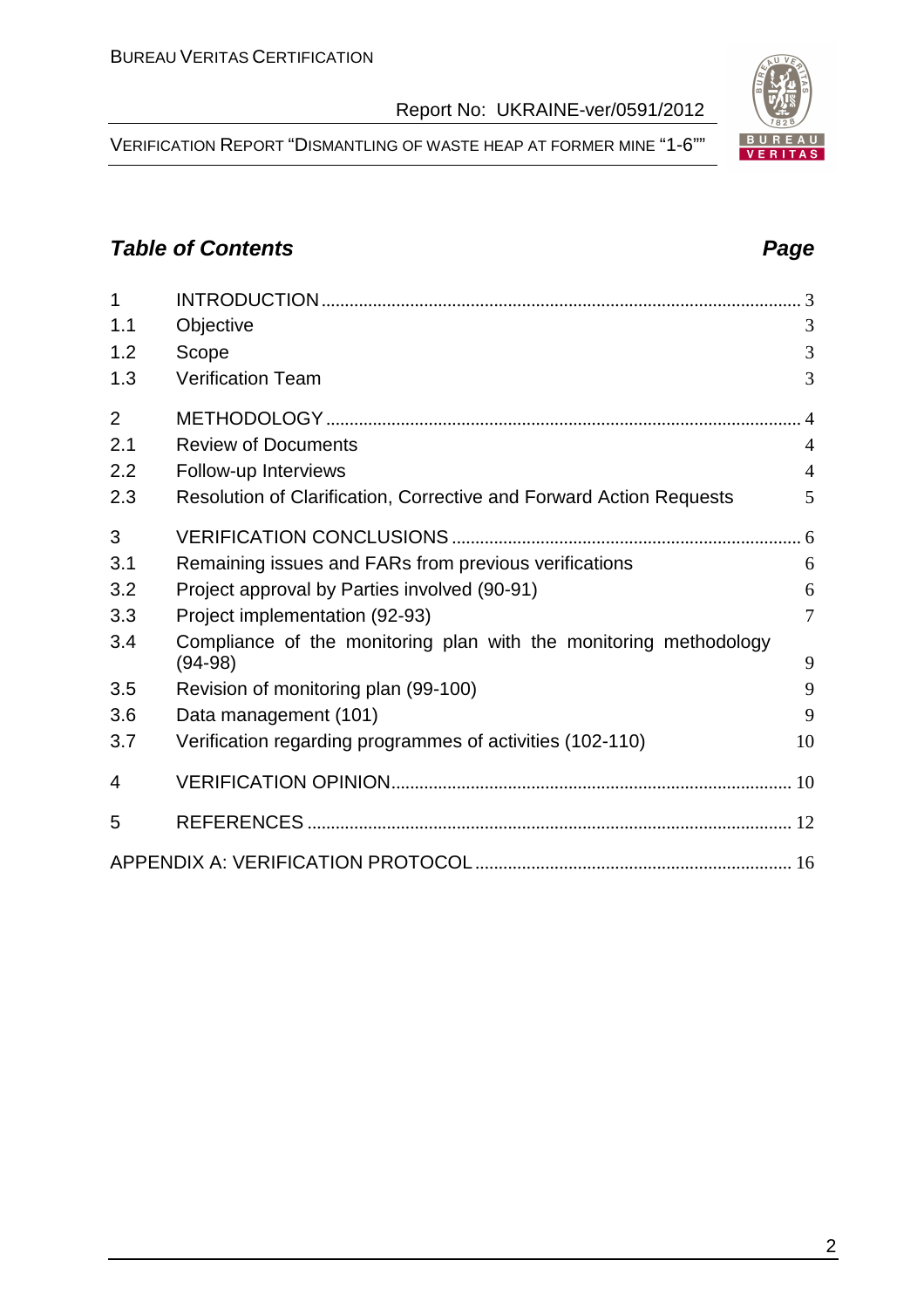



#### **1 INTRODUCTION**

SIA "Vidzeme Eko" has commissioned Bureau Veritas Certification to verify the emissions reductions of its JI project "Dismantling of waste heap at former mine "1-6"" (hereafter called "the project") at Shakhtarsk town, Donetsk Region, Ukraine.

This report summarizes the findings of the verification of the project, performed on the basis of UNFCCC criteria, as well as criteria given to provide for consistent project operations, monitoring and reporting.

#### **1.1 Objective**

Verification is the periodic independent review and ex post determination by the Accredited Independent Entity of the monitored reductions in GHG emissions during defined verification period.

The objective of verification can be divided in Initial Verification and Periodic Verification.

UNFCCC criteria refer to Article 6 of the Kyoto Protocol, the JI rules and modalities and the subsequent decisions by the JI Supervisory Committee, as well as the host country criteria.

#### **1.2 Scope**

The verification scope is defined as an independent and objective review of the project design document, the project's baseline study, monitoring plan and monitoring report, and other relevant documents. The information in these documents is reviewed against Kyoto Protocol requirements, UNFCCC rules and associated interpretations.

The verification is not meant to provide any consulting towards the Client. However, stated requests for clarifications, corrective and/or forward actions may provide input for improvement of the project monitoring towards reductions in the GHG emissions.

#### **1.3 Verification Team**

The verification team consists of the following personnel:

| Oleg Skoblyk<br><b>Bureau Veritas Certification</b>        | Team Leader, Climate Change Verifier |
|------------------------------------------------------------|--------------------------------------|
| Vyacheslav Yeriomin<br><b>Bureau Veritas Certification</b> | <b>Climate Change Verifier</b>       |

This verification report was reviewed by:

Ivan Sokolov Bureau Veritas Certification, Internal Technical Reviewer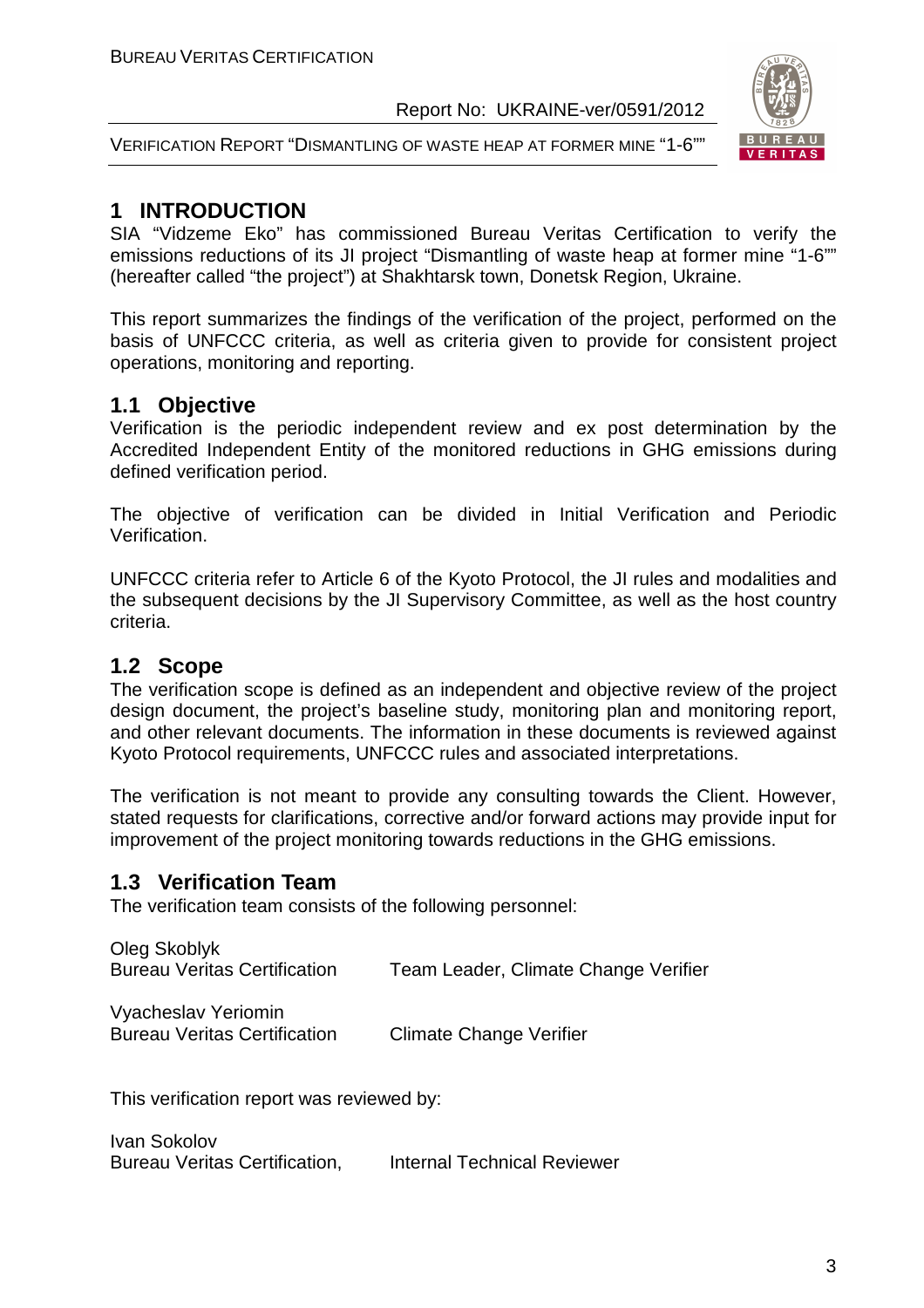VERIFICATION REPORT "DISMANTLING OF WASTE HEAP AT FORMER MINE "1-6""



#### **2 METHODOLOGY**

The overall verification, from Contract Review to Verification Report & Opinion, was conducted using Bureau Veritas Certification internal procedures.

In order to ensure transparency, a verification protocol was customized for the project, according to the version 01 of the Joint Implementation Determination and Verification Manual, issued by the Joint Implementation Supervisory Committee at its 19 meeting on 04/12/2009. The protocol shows, in a transparent manner, criteria (requirements), means of verification and the results from verifying the identified criteria. The verification protocol serves the following purposes:

- It organizes, details and clarifies the requirements a JI project is expected to meet;
- It ensures a transparent verification process where the verifier will document how a particular requirement has been verified and the result of the verification.

The completed verification protocol is enclosed in Appendix A to this report.

#### **2.1 Review of Documents**

The Monitoring Report (MR) submitted by SIA "Vidzeme Eko" and additional background documents related to the project design and baseline, i.e. country Law, Project Design Document (PDD), and Guidance on criteria for baseline setting and monitoring, Host party criteria, Kyoto Protocol, Clarifications on Verification Requirements to be Checked by an Accredited Independent Entity were reviewed.

The verification findings presented in this report relate to the Monitoring Report version 2.0 and project as described in the determined PDD.

#### **2.2 Follow-up Interviews**

On 23/07/2012 Bureau Veritas Certification performed on-site interviews with project stakeholders to confirm selected information and to resolve issues identified in the document review. Representatives of SIA "Vidzeme Eko" and PE PCF "ALTAIR-2007" were interviewed (see References). The main topics of the interviews are summarized in Table 1.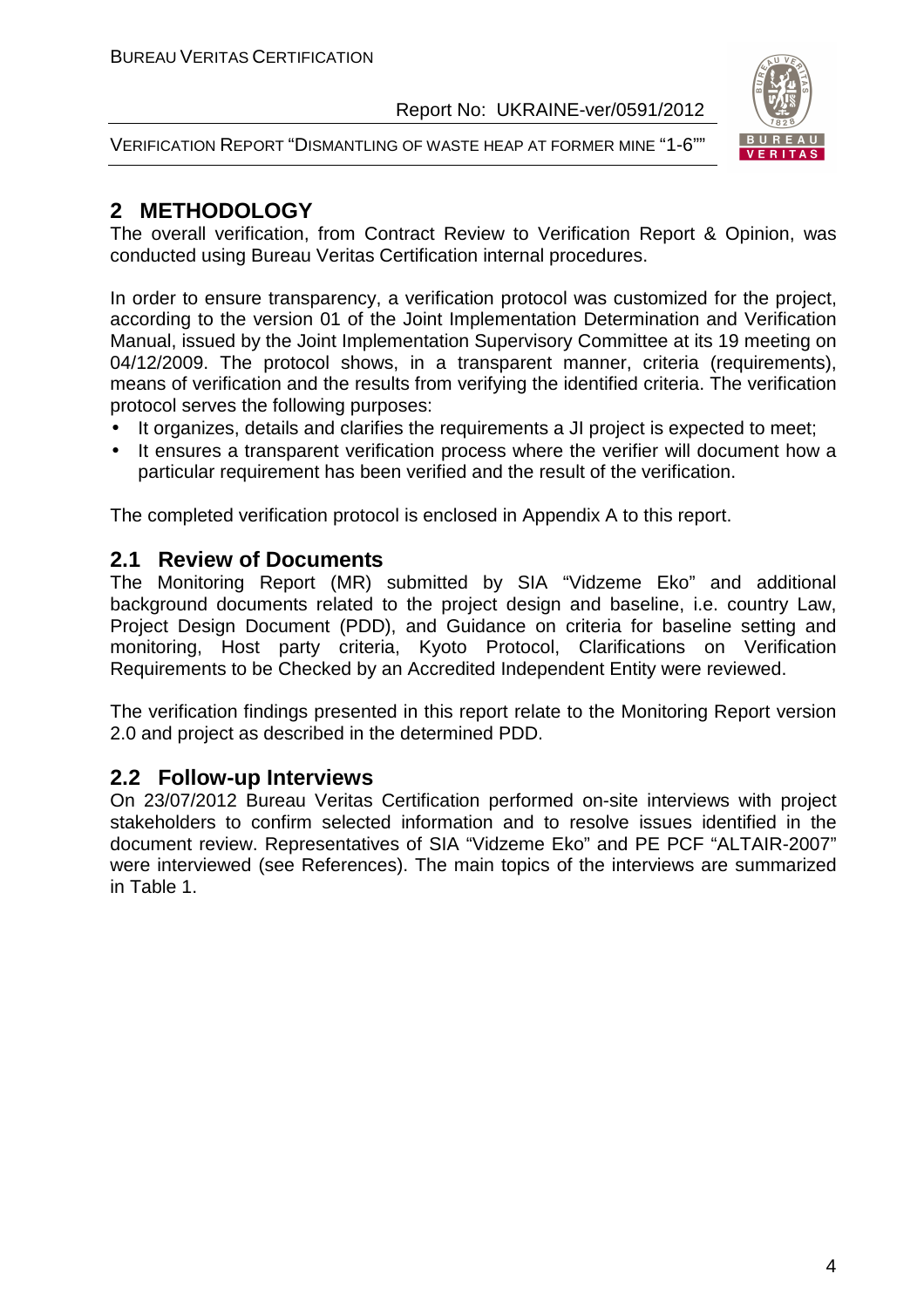



#### **Table 1 Interview topics**

| <b>Interviewed</b>   | <b>Interview topics</b>                            |
|----------------------|----------------------------------------------------|
| organization         |                                                    |
| PE PCF "ALTAIR-2007" | Organizational structure                           |
|                      | Responsibilities and authorities                   |
|                      | Roles and responsibilities for data collection and |
|                      | processing                                         |
|                      | Installation of equipment                          |
|                      | Data logging, archiving and reporting              |
|                      | Metering equipment control                         |
|                      | Metering record keeping system, database           |
|                      | IT management                                      |
|                      | Training of personnel                              |
|                      | Quality management procedures and technology       |
|                      | Internal audits and check-ups                      |
| <b>CONSULTANT</b>    | Baseline methodology                               |
| SIA "Vidzeme Eko"    | Monitoring plan                                    |
|                      | Monitoring report                                  |
|                      | <b>Excel spreadsheets</b>                          |

#### **2.3 Resolution of Clarification, Corrective and Forward Action Requests**

The objective of this phase of the verification is to raise the requests for corrective actions and clarification and any other outstanding issues that needed to be clarified for Bureau Veritas Certification positive conclusion on the GHG emission reduction calculation.

If the Verification Team, in assessing the monitoring report and supporting documents, identifies issues that need to be corrected, clarified or improved with regard to the monitoring requirements, it should raise these issues and inform the project participants of these issues in the form of:

(a) Corrective action request (CAR), requesting the project participants to correct a mistake that is not in accordance with the monitoring plan;

(b) Clarification request (CL), requesting the project participants to provide additional information for the Verification Team to assess compliance with the monitoring plan;

(c) Forward action request (FAR), informing the project participants of an issue, relating to the monitoring that needs to be reviewed during the next verification period.

The Verification Team will make an objective assessment as to whether the actions taken by the project participants, if any, satisfactorily resolve the issues raised, if any, and should conclude its findings of the verification.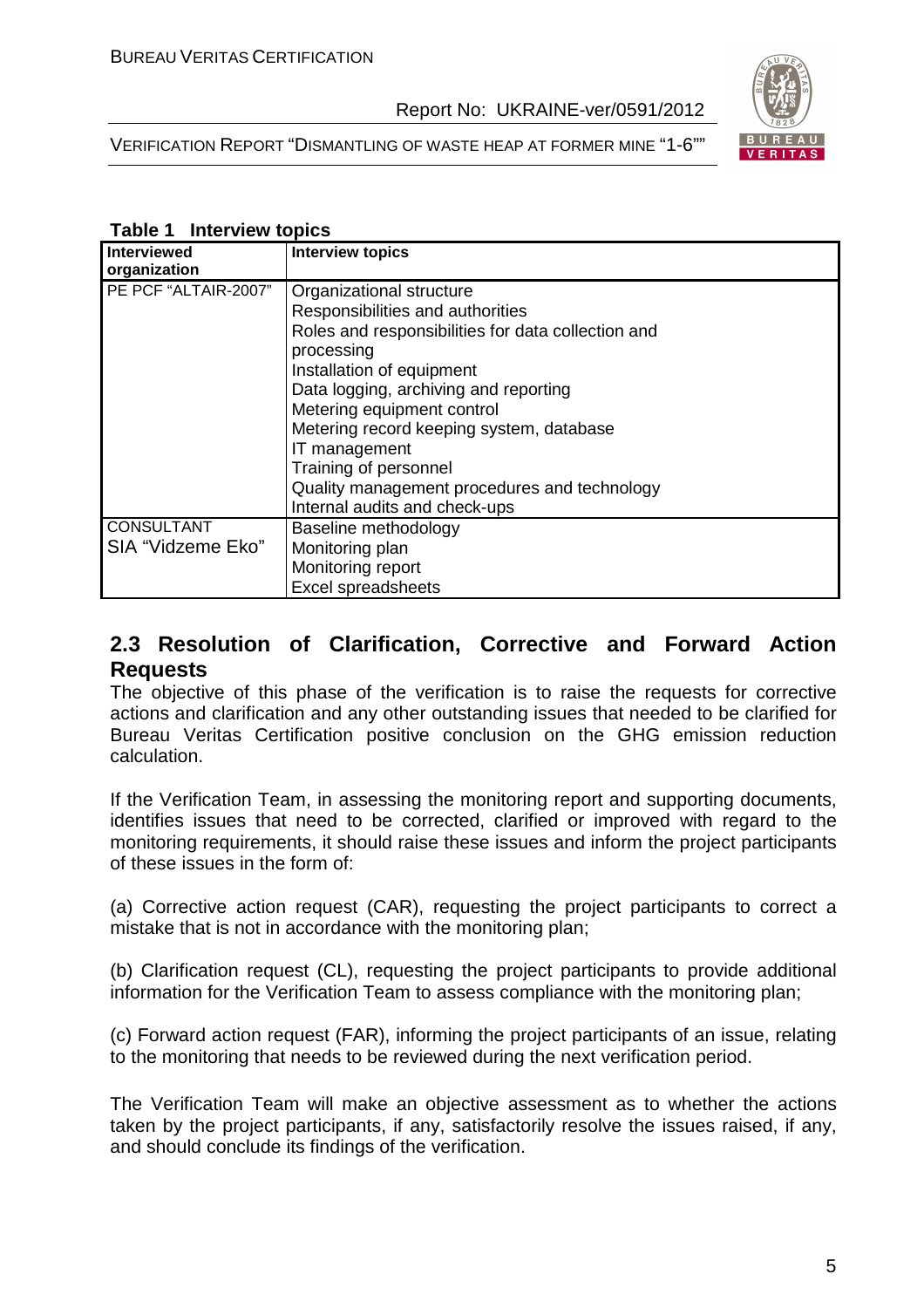VERIFICATION REPORT "DISMANTLING OF WASTE HEAP AT FORMER MINE "1-6""



To guarantee the transparency of the verification process, the concerns raised are documented in more detail in the verification protocol in Appendix A.

#### **3 VERIFICATION CONCLUSIONS**

In the following sections, the conclusions of the verification are stated.

The findings from the desk review of the original monitoring documents and the findings from interviews during the follow up visit are described in the Verification Protocol in Appendix A.

The Clarification, Corrective and Forward Action Requests are stated, where applicable, in the following sections and are further documented in the Verification Protocol in Appendix A. The verification of the Project resulted in 3 Corrective Action Requests, 1 Clarification Requests, and 0 Forward Action Requests.

The number between brackets at the end of each section corresponds to the DVM paragraph.

#### **3.1 Remaining issues and FARs from previous verifications**

One FAR is pending from the determination process provided by Bureau Veritas Certification Holding SAS.

FAR01

Please provide in the PDD Letter of Endorsement issued by DFP of the Host Party and written project approvals from both parties involved

#### Response

Letter of Approval #2215/23/7 dated 14/08/2012 has been issued from the State Environment Investment Agency of Ukraine, Designated Focal Point of the Host Party, Ukraine. Letter of Approval #12.2-02/10785 dated 25/07/2012 from Party - buyer of ERUs has been issued from Ministry of Environmental Impact and Regional Development of Latvia Republic.

#### **Conclusion**

The issue is closed based on documents, provided by project developer, SIA "Vidzeme Eko"

#### **3.2 Project approval by Parties involved (90-91)**

The project obtained written approval from the Host Party, Letter of Approval #2215/23/7 issued by State Environment Investment Agency of Ukraine, dated 14/08/2012.

Written approval from Republic of Latvia, the second party involved has been issued from DFP of this party (Letter of Approval #12.2-02/10785 issued from Ministry of Environment protection and regional development 25/07/2012)

The abovementioned written approval is unconditional.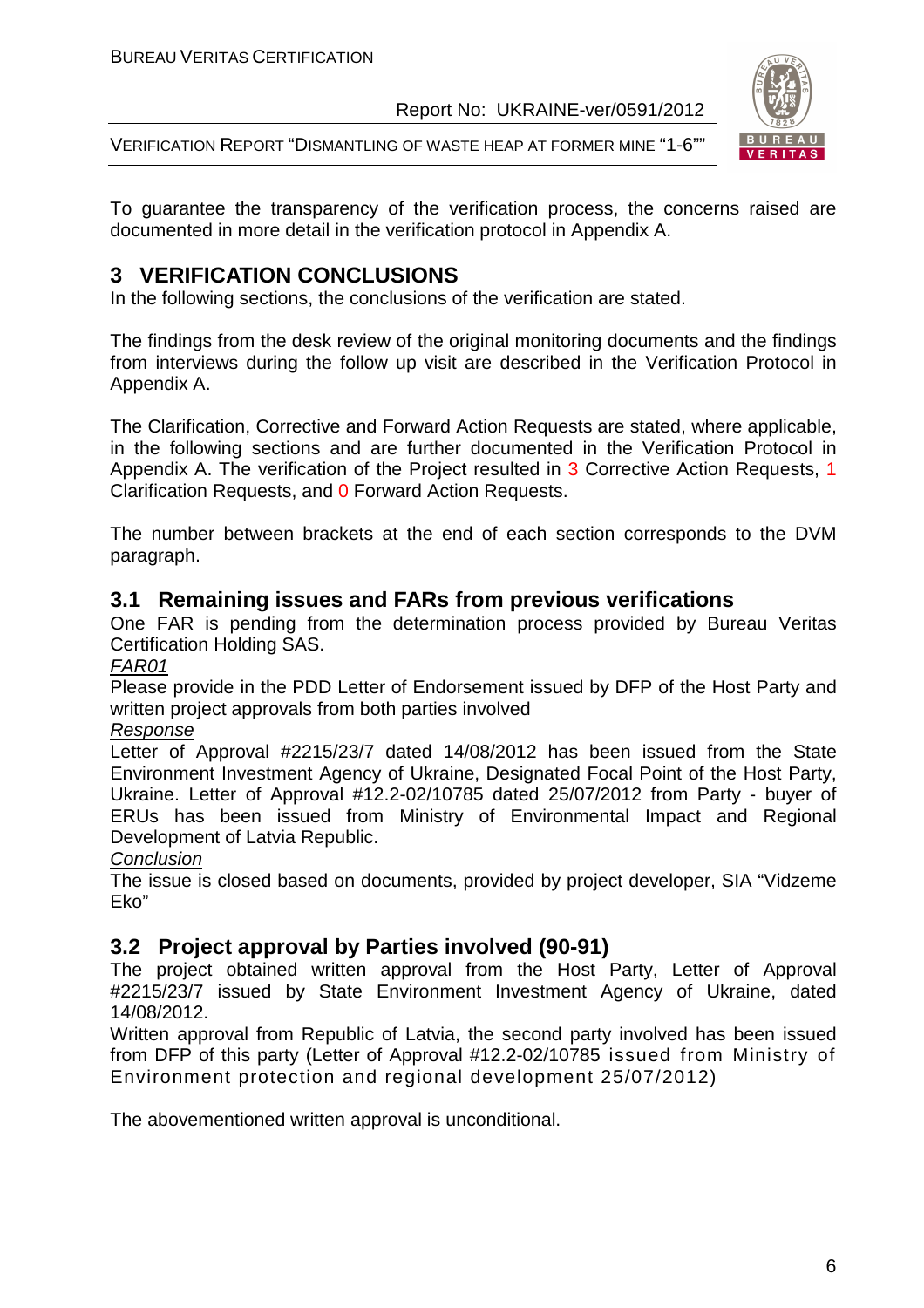

VERIFICATION REPORT "DISMANTLING OF WASTE HEAP AT FORMER MINE "1-6""

Identified problem areas for project approval, project participants' answers and conclusions of Bureau Veritas Certification are described in Annex A to the Verification Report (See CAR01).

#### **3.3 Project implementation (92-93)**

Proposed project is implemented at waste heap of former mine "1-6", which is property of "Torgivelne pidpryemstvo Kaustic" LLC. Waste heap is in leasing of PE PCF "Altair 2007", with rights on dismantling of waste heap and JI project implementation. Contract on waste heap transmittance is mentioned in point 4 of documents 2 category.

Proposed project provides complete dismantling of the dump at the former mine "1-6" with further reclamation of the area by restoring its fertile layer. During dismantling of the dump, the rocks will be divided into fractions, which will be used for blending with steam coal and subsequently supplied to heat power plants and boiler houses for burning as fuel. After sorting, the large fractions will be used for building and repairing of roads. As the result, rock mass of the dump will be fully utilized, and the received coal will replace coal, which otherwise would have had to be mined. As the result of the project, the opportunity of selfignition of heap will be eliminated. An important component of the project is its second phase – complex reclamation of the area by restoring its fertile layer and full restoration of natural ecological community. This part of the project is required, but totally expensive, due to this mechanism of joint implementation was one of the prominent factors of the project from the beginning, and financial benefits as part of this mechanism considered one of the reasons of the project implementation.

The project provides the assemblage and installation of sorting rock mass complex of dump of former mine "1-6" consisting of:

- Point of loading rock mass on Conveyor SP-202MS5;
- -Point of sorting rock mass in classes 0-30 mm and 30 mm (vibrating inertial sifter GIL-52);
	- Point of storage class 0-30 mm (sheds).

Class +30 mm is expected (as required under discharging tray of sifter) to be loaded in transports and delivered to customers for building and repairing of category 4-5 roads. Class 0-30 mm is expected to be loaded in transports, undergoes a mandatory procedure of weighting and is sent to the consumer (SPC "Oblpalyvo") for blending and subsequent combustion in the thermal power plants or boiler houses. Blending of fraction (0-30) with a steam coal allows realizing the fine finishing of quality the energy coal to the requirements of Standard 4083-2002, without compromising the quality of fuel on the one hand, but resulting in saving valuable energy coal on the other hand.

Technological scheme of the complex is as follows: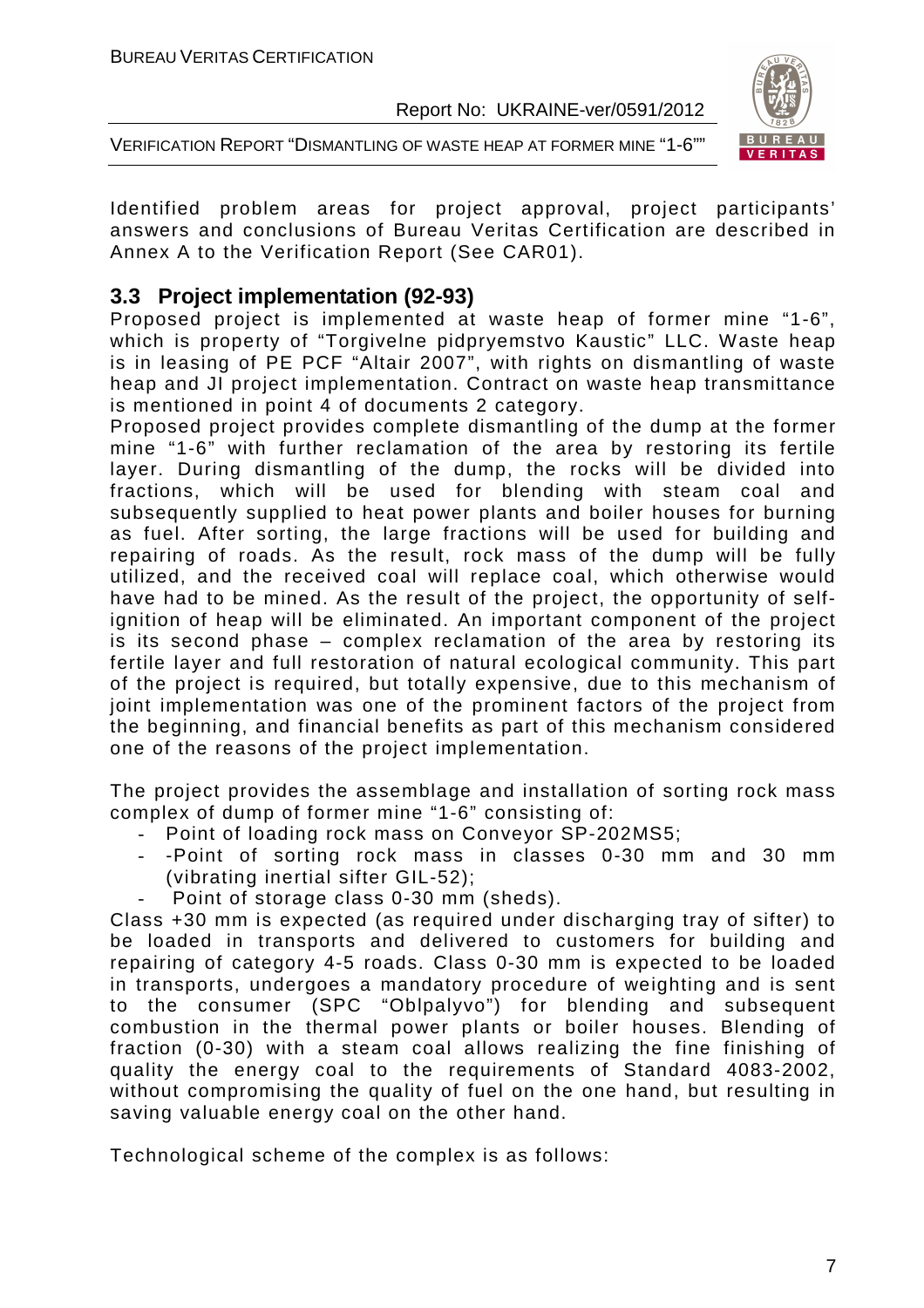

VERIFICATION REPORT "DISMANTLING OF WASTE HEAP AT FORMER MINE "1-6""

The rock mass of disassembly dump is delivered to the feeding scraper conveyor SP-202MS by Loader TO-28A with a bucket capacity of 2.5 m3. Humidification is applied (if the humidity of material doesn't exceed 8%) with sprinklers before the rock mass is delivered on the conveyor belt. From the scraper conveyor through the handling unit the rock mass is fed to the sifter GIL-52 for the sorting into two classes - 0-30 mm and +30 mm. Productivity of the sifter on the original product is up to 200 tons / hour. Product of sifter screens +30 mm through the discharge tray, equipped with built-in nozzles for humidification, filled on the intermediate platform without significant accumulation. From the intermediate platform this fraction by the loader Amkodor-342V loaded into trucks and transported to the consumer (for building and repairing of category 4-5 roads).

Product of sorting class 0-30 through handling unit of sifter supplied on belt conveyor KLS. From the belt conveyor rock mass of class 0-30 mm through the handling unit of conveyor with built-in nozzles for humidification, emptied on the intermediate platform without significant accumulation, where loader ZL-50F loaded it in trucks or on a platform (warehouse) for storage. Warehouse is used if necessary without longterm storage. From storage the rock mass 0-30 mm by loader is loaded into trucks.

Starting date of the project is 03/01/2008 – the date when decision on waste heap dismantling was approved by head stuff of PE PCF "Altair-2007". Installation of sorting equipment and beginning of waste heap dismantling is 01/02/2008, the date when the monitoring period starts. Dismantling of the waste heap is continuing during the site-visit time. Level of project activity is depended by coal demand at Ukrainian market. Project owner doesn't keep coal at warehouses and produce beneficiated rock mass as when necessary. Consumers use beneficiated rock mass for mixing with low-ash steam coal and obtain fuel mixture with required technological costs and lower price.

Project boundaries described in the determined PDD are kept; coal from another waste heaps doesn't uses in project.

Difference between estimated emission reductions indicated in the PDD and provided in the Monitoring report is not observed. Factually PDDs calculations are performed ex-post for monitoring.

Identified problem areas for project implementation status, project participants' responses and conclusions of Bureau Veritas Certification are described in Annex A (CAR02, CL01).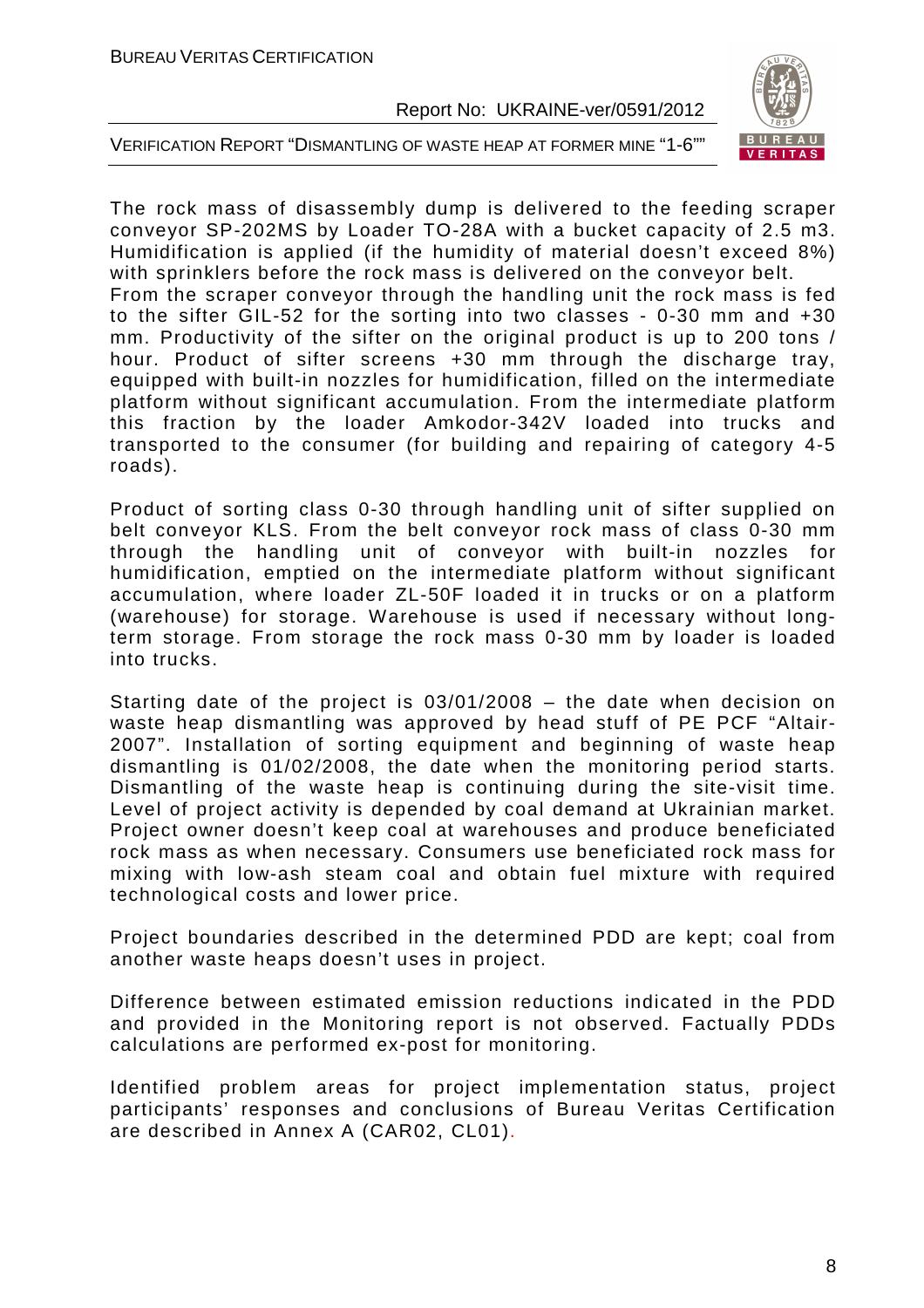

VERIFICATION REPORT "DISMANTLING OF WASTE HEAP AT FORMER MINE "1-6""

#### **3.4 Compliance of the monitoring plan with the monitoring methodology (94-98)**

The monitoring occurred in accordance with the monitoring plan included in the PDD regarding which the determination has been deemed final and is so listed on the UNFCCC JI website.

For calculating the emission reductions, key factors, such as inside Ukrainian market necessity of steam coal, work power availability, diesel fuel and electric energy prices, burning waste heaps extinguishing practice, policies in Ukraine mining sector, influencing the baseline emissions and the activity level of the project and the emissions as well as risks associated with the project were taken into account, as appropriate.

Data sources used for calculating emission reductions, such as laboratory sampling analysis, work forecasts, bookkeeper's documentation, statistical documents of Ukraine government, and scientific researches of "Respirator" are clearly identified, reliable and transparent.

Emission factors, including default emission factors, are selected by carefully balancing accuracy and reasonableness, and appropriately justified of the choice.

The calculation of emission reductions is based on conservative assumptions and the most plausible scenarios in a transparent manner.

No problem areas applicable to Compliance of the monitoring plan with the monitoring methodology were observed.

#### **3.5 Revision of monitoring plan (99-100)**

"Not applicable"

#### **3.6 Data management (101)**

The data and their sources, provided in monitoring report, are clearly identified, reliable and transparent.

The implementation of data collection procedures is in accordance with the monitoring plan, including the quality control and quality assurance procedures. These procedures are mentioned in the section "References" of this report.

The function of the monitoring equipment, including its calibration status, is in order. Account of electricity consumed in frames of project activity is provided by power meter NIK2303 ARK1T s/n 0078421 which is property of electricity Supply Company and calibrated by representatives of State Enterprise "Donetskderzhstandartmetrologiya". Coal parameters data, such as moisture and ash content is measuring by PE "ICC Ukrhimuglekachestvo", subcontractor of PE PCF "Altair-2007". Laboratory of PE "ICC Ukrhimuglekachestvo" is certified (see Documents 2 category), and all laboratory equipment is in calibration interval.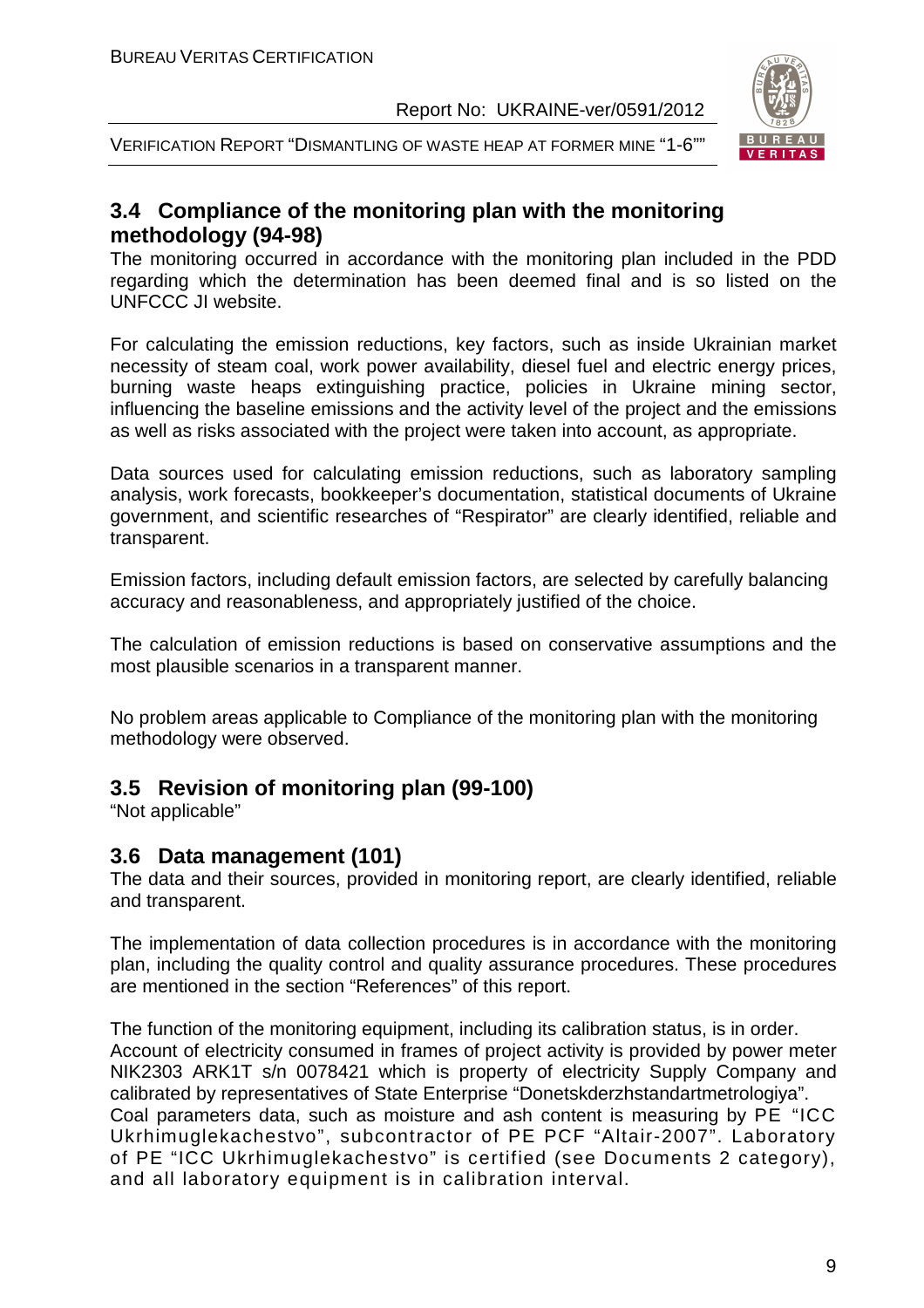VERIFICATION REPORT "DISMANTLING OF WASTE HEAP AT FORMER MINE "1-6""



Amount of diesel fuel is checked by invoices.

The evidence and records used for the monitoring are maintained in a traceable manner.

The data collection and management system for the project is in accordance with the monitoring plan. Adequate data flow scheme is provided in the figure 1. Data collection scheme in the monitoring report

Identified problem areas for project data management system, project participants' responses and conclusions of Bureau Veritas Certification are described in Annex A (CAR03).

#### **3.7 Verification regarding programmes of activities (102-110)**

"Not applicable"

#### **4 VERIFICATION OPINION**

Bureau Veritas Certification has performed the initial, 1<sup>st</sup> periodic verification of the "Dismantling of waste heap at former mine "1-6"" Project in Shakhtarsk town, Donetsk Region, Ukraine, which applies JI specific approach. The verification was performed on the basis of UNFCCC criteria and host country criteria and also on the criteria given to provide for consistent project operations, monitoring and reporting.

The verification consisted of the following three phases: i) desk review of the monitoring report against the project design and the baseline and monitoring plan; ii) follow-up interviews with project stakeholders; iii) resolution of outstanding issues and the issuance of the final verification report and opinion.

The management of SIA "Vidzeme Eko" is responsible for the preparation of the GHG emissions data and the reported GHG emissions reductions of the project on the basis set out within the project Monitoring Plan indicated in the final PDD version 2.0. The development and maintenance of records and reporting procedures in accordance with that plan, including the calculation and determination of GHG emission reductions from the project, is the responsibility of the management of the project.

Bureau Veritas Certification verified the Project Monitoring Report version 2.0 for the reporting period as indicated below. Bureau Veritas Certification confirms that the project is implemented as planned and described in approved project design documents. Installed equipment being essential for generating emission reduction runs reliably and is calibrated appropriately. The monitoring system is in place and the project is generating GHG emission reductions.

Bureau Veritas Certification can confirm that the GHG emission reduction is accurately calculated and is free of material errors, omissions, or misstatements. Our opinion relates to the project's GHG emissions and resulting GHG emissions reductions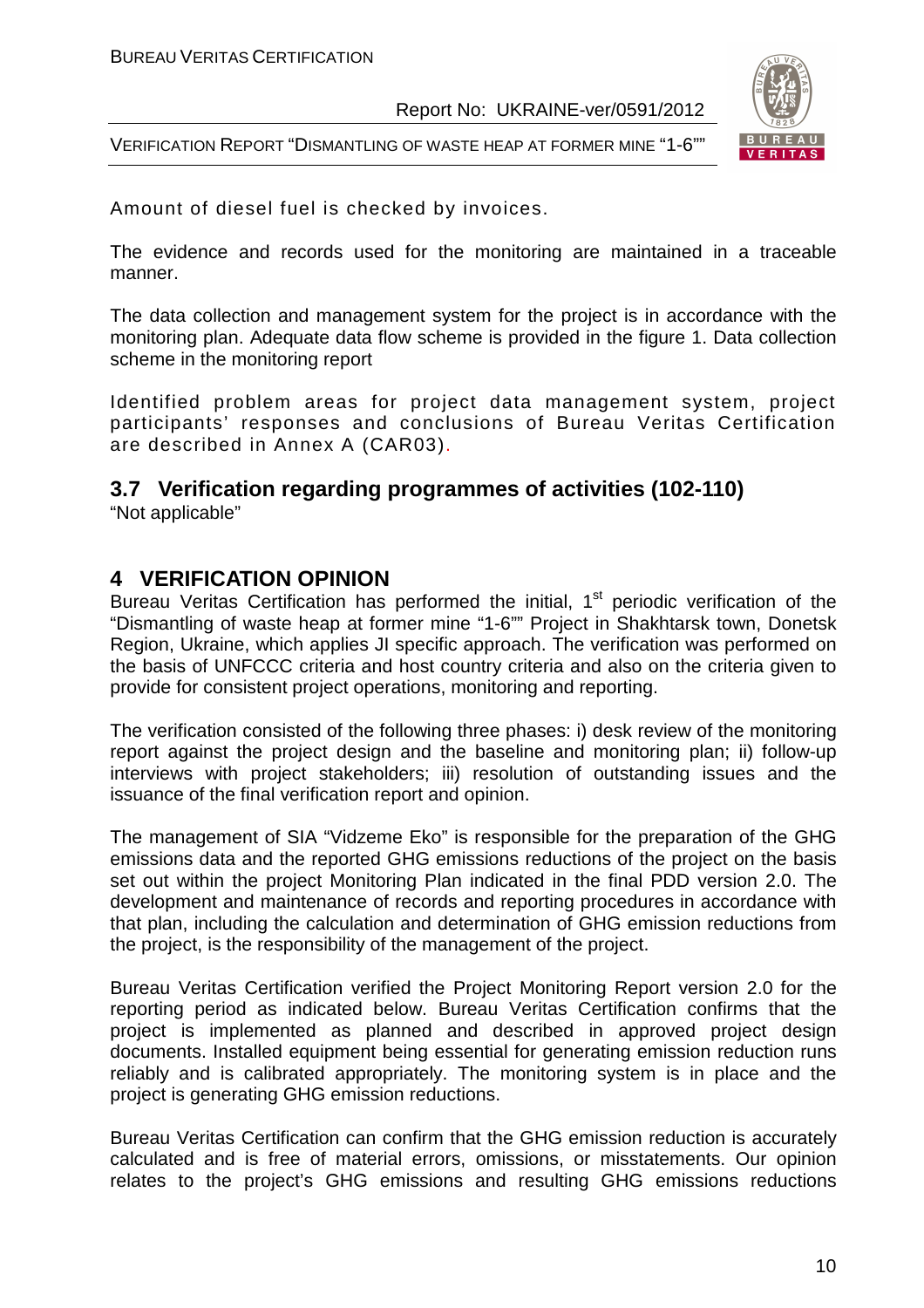

VERIFICATION REPORT "DISMANTLING OF WASTE HEAP AT FORMER MINE "1-6""

reported and related to the approved project baseline and monitoring, and its associated documents. Based on the information we have seen and evaluated, we confirm, with a reasonable level of assurance, the following statement:

| Reporting period: From 01/02/2008 to 30/06/2012<br><b>Baseline emissions</b><br>Project emissions<br>Leakages<br><b>Emission Reductions</b> | ÷ | -299073            | :956393<br>29657<br>tonnes of CO2 equivalent.<br>1 225 809 tonnes of CO2 equivalent.     | tonnes of CO2 equivalent.<br>tonnes of CO2 equivalent.        |
|---------------------------------------------------------------------------------------------------------------------------------------------|---|--------------------|------------------------------------------------------------------------------------------|---------------------------------------------------------------|
| From 01/02/2008 to 31/12/2008<br><b>Baseline emissions</b><br>Project emissions<br>Leakages<br><b>Emission Reductions</b>                   |   | $-63402$<br>259598 | : 202690<br>tonnes of CO2 equivalent.<br>tonnes of CO2 equivalent.                       | tonnes of CO2 equivalent.<br>: 6494 tonnes of CO2 equivalent. |
| From 01/01/2009 to 31/12/2009<br><b>Baseline emissions</b><br>Project emissions<br>Leakages<br><b>Emission Reductions</b>                   |   | $-66440$           | : 208999<br>tonnes of CO2 equivalent.<br>268751 tonnes of CO2 equivalent.                | tonnes of CO2 equivalent.<br>: 6688 tonnes of CO2 equivalent. |
| From 01/01/2010 to 31/12/2010<br><b>Baseline emissions</b><br>Project emissions<br>Leakages<br><b>Emission Reductions</b>                   |   | -66337             | : 210727<br>tonnes of CO2 equivalent.<br>270527 tonnes of CO2 equivalent.                | tonnes of CO2 equivalent.<br>: 6537 tonnes of CO2 equivalent. |
| From 01/01/2011 to 31/12/2011<br><b>Baseline emissions</b><br>Project emissions<br>Leakages<br><b>Emission Reductions</b>                   |   |                    | :222161<br>:6643<br>-68445 tonnes of CO2 equivalent.<br>283963 tonnes of CO2 equivalent. | tonnes of CO2 equivalent.<br>tonnes of CO2 equivalent.        |
| From 01/01/2012 to 30/06/2012<br><b>Baseline emissions</b><br>Project emissions<br>Leakages<br><b>Emission Reductions</b>                   |   | $-34449$           | : 111816<br>tonnes of CO2 equivalent.<br>142970 tonnes of CO2 equivalent.                | tonnes of CO2 equivalent.<br>: 3295 tonnes of CO2 equivalent. |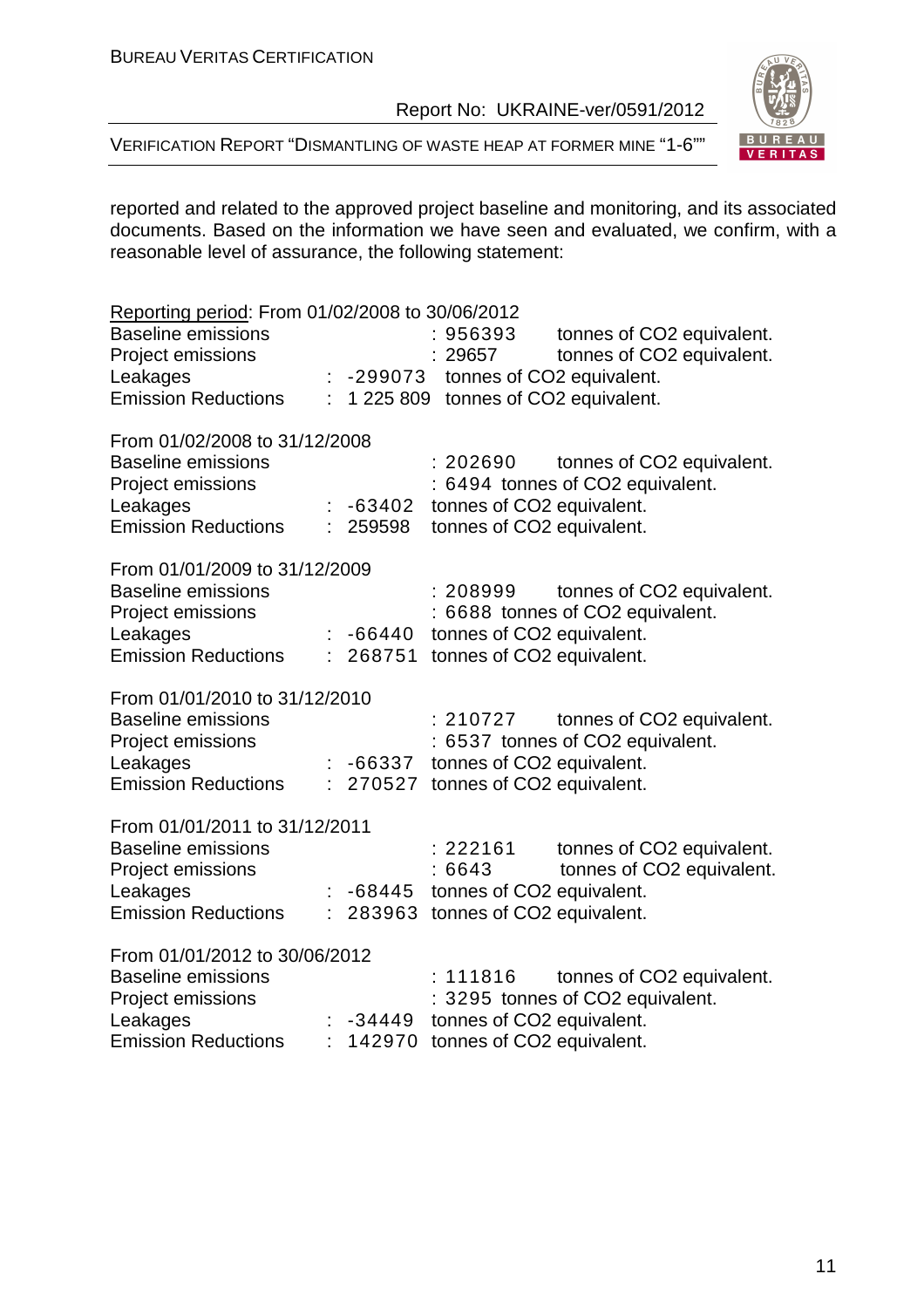



#### **5 REFERENCES**

#### **Category 1 Documents:**

Documents provided by SIA "Vidzeme Eko" that relate directly to the GHG components of the project.

- /1/ Project Design Document "Dismantling of waste heap at former mine "1-6"" version 2.0 dated 24/06/2012
- /2/ Monitoring report "Dismantling of waste heap at former mine "1-6"" version 1.0 dated 30/07/2012
- /3/ Monitoring report "Dismantling of waste heap at former mine "1-6"" version 2.0 dated 14/08/2012
- /4/ ERUs calculation Excel-file «Calculation1.0\_MR.xls»
- /5/ Letter of Approval #2215/23/7 dated 14/08/2012 issued by State Environment Investment Agency of Ukraine
- /6/ Letter of Approval #12.2-02/10785 dated 25/07/2012 issued by Ministry of Environmental protection and regional development of Republic Latvia

#### **Category 2 Documents:**

Background documents related to the design and/or methodologies employed in the design or other reference documents.

- /1/ Passport of the dump under dismantling
- /2/ Passport. Automobile scales electronic tensometric VТА-60
- /3/ Delivery contract of Carbonaceous fraction between "Trading Company "TEHPROM" Ltd and "Trading Company "Antares" Ltd # 3018 from 03/01/2008 (in Russian).
- /4/ Act of admission and transmission of the waste heap from 03/01/2008 between Trading Company "Kaustic" Ltd and PE PCF "ALTAIR 2007"
- /5/ Agreement # 03/01/08-1 from 03/01/2008 between Trading Company "Kaustic" Ltd and PE PCF "ALTAIR 2007"
- /6/ Agreement of subcontract # 3181 from 03/01/2008 between "Trading Company "TEHPROM" Ltd and PE "COMMERCIAL COMPANY" TRUST "Ltd on the works of the dump dismantling.
- /7/ Agreement of subcontract # 119 from 01/01/2009 between "Trading Company "TEHPROM" Ltd and "Plastmontazh" Ltd on the works of the dump dismantling
- /8/ Agreement of subcontract # 318 from 03/01/2008 between PE PCF "ALTAIR 2007" (Customer) and "Trading Company "TEHPROM" Ltd (Performer) on the works of the dump dismantling.
- /9/ Certificate of metrological certification #156 from 014/11/2008, the scales automobile electronic tenzometric VTA-60 № 070900951
- /10/ Certificate of metrological certification # 169 from 21/10/2009 the scales automobile electronic tenzometric VTA-60 №070900951
- /11/ Certificate of metrological certification #132 from 18/11/2010 the scales automobile electronic tenzometric VTA-60 №070900951
- /12/ Certificate of metrological certification # 146 from 25/10/2011. the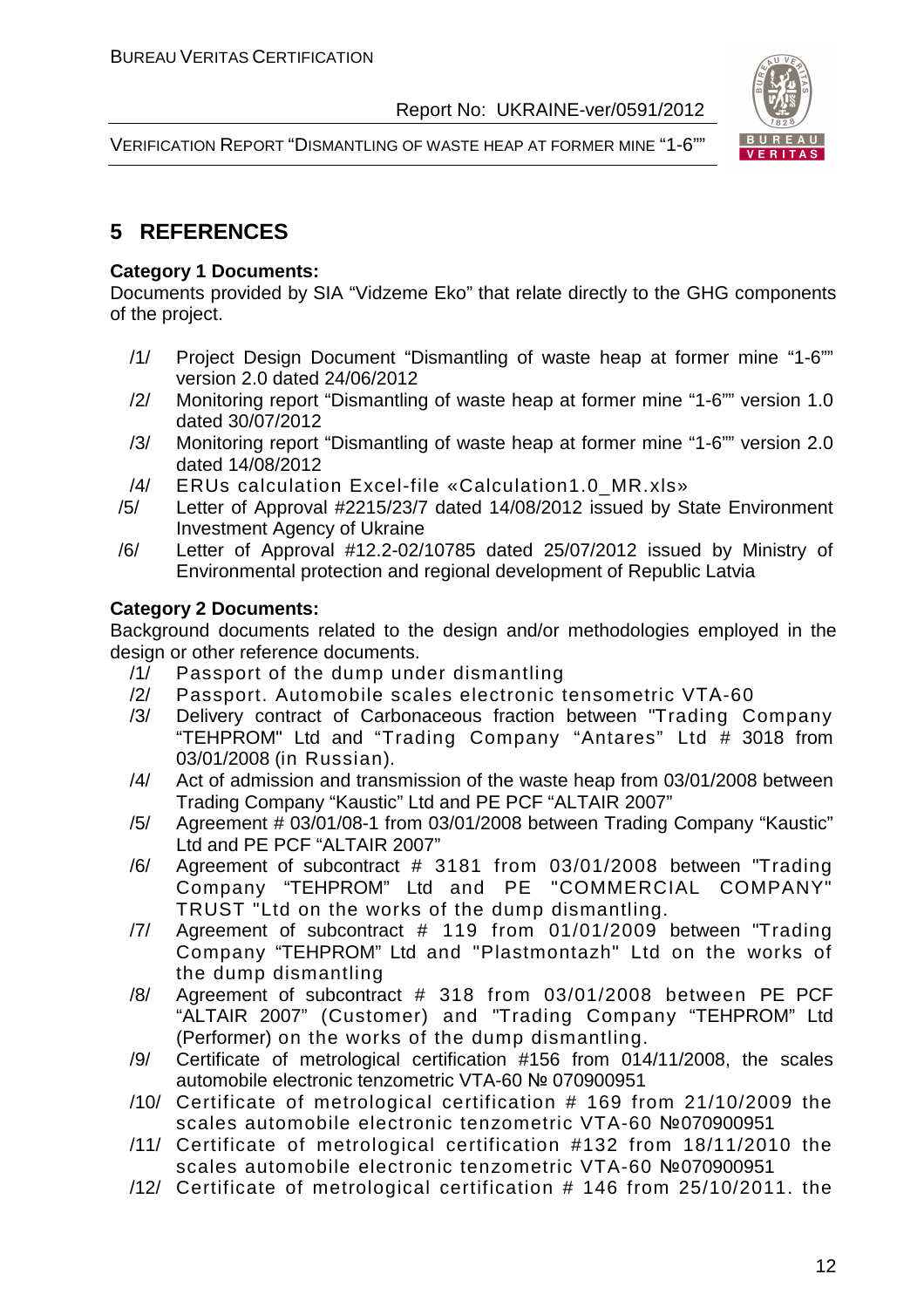

VERIFICATION REPORT "DISMANTLING OF WASTE HEAP AT FORMER MINE "1-6""

scales automobile electronic tenzometric VTA-60 №070900951.

- /13/ Registration certificate MB.2.844.000 ПС on Hygrometer psychrometric issued JSK «Steclopribor» (in Russian).
- /14/ Order Derjspojivstandart Ukraine "Donetskstandartmetrolohiya" SC # 283 of 15/04/2011, the appointing committee to check the conditions for certification of Coal Laboratory.
- /15/ Certificate attestation of Coal Chemic al Laboratory PE "Industrial Commercial Firm" UKRHYMVUHLEKACHESTVO" # VL-089/2011 issued 4/22/2011 was in force prior to 22/04/2014.
- /16/ Certificate number 361 and the protocol number 361 of 28/05/2008, the screening laboratory certification number 347 for grain size and purity sifter loose types of materials to form a square cell that belongs to JSC "Rodnik".
- $/17/$  Certificate # 00732 and the protocol # 00732 from 15/08/2010, the certification of sieves with mesh metal square cells, type SL-200, pr. # 347.
- /18/ Certificate  $#$  362 and the protocol  $#$  362 from 28/05/2008, the screening laboratory certification # 348 for grain size and purity sifter loose kinds of materials with a round shape cell
- /19/ Certificate # 334 and the protocol # 334 from 01/10/2008 certification of electric laboratory SNOL 7,2/1100 pl. # 06174
- /20/ Certificate # 72 dated 05/05/2011, at Electric laboratory SNOL 67/350, pl. # 11928.
- /21/ Certificate # 71 dated 05/05/2011, at Electric SNOL 7,2/1100 pl. # 05739.
- /22/ Certificate # 10 and protocol # 10 dated 25/01/2011, the certification sieve control type SLM, pr. # 348 to determine the grain size and purity sifter loose types of materials to form a square cell..
- $/23/$  Certificate # 9 and protocol # 9 dated 25/01/2011, the certification # 347 sieve control type SLM, pl. # 347 to determine the grain size and purity sifter loose types of materials to form a square cell.
- $/24/$  Certificate # 8 and protocol # 8 dated 25/01/2011, the screening laboratory certification # 347, pl. # 348 to determine the grain size and purity sifter loose kinds of materials with a round shape cell.
- /25/ Certificate # 7 dated 20/01/2011, at Electric laboratory furnace SNOL 7,2/1100 pl. # 103426
- /26/ Certificate # 330 and the protocol # 330 dated 23/09/2008, the certification of the drying box SNOL 67/350, pl. # 12357
- /27/ Act dated 20/04/201 on the execution of the "Donetskstandartmetrolohiya" SC , coal laboratory tests on PE "VFK" UKRHYMUHLEKACHESTVO " certification criteria.
- /28/ Act # 26/70190 of the state weights laboratory calibration of general purpose and standard of all types, certified screens of all types, metrological certification muffle furnaces, electric resistance furnaces.
- /29/ Guarantee tickets to the electronic scales A 6000, # 759, electronic scales XAS 100/C # 759, furnace SNOL 67/350, pl. # 12 357 , laboratory electric furnace SNOL 7.2/1100 № 06174
- /30/ Expert opinion dated 31/03/2011, with the results of examination of documents submitted Coal Laboratory PE "TCF" UKRHYMUHLEKACHESTVO "which examined on measurements in in the state metrological supervision.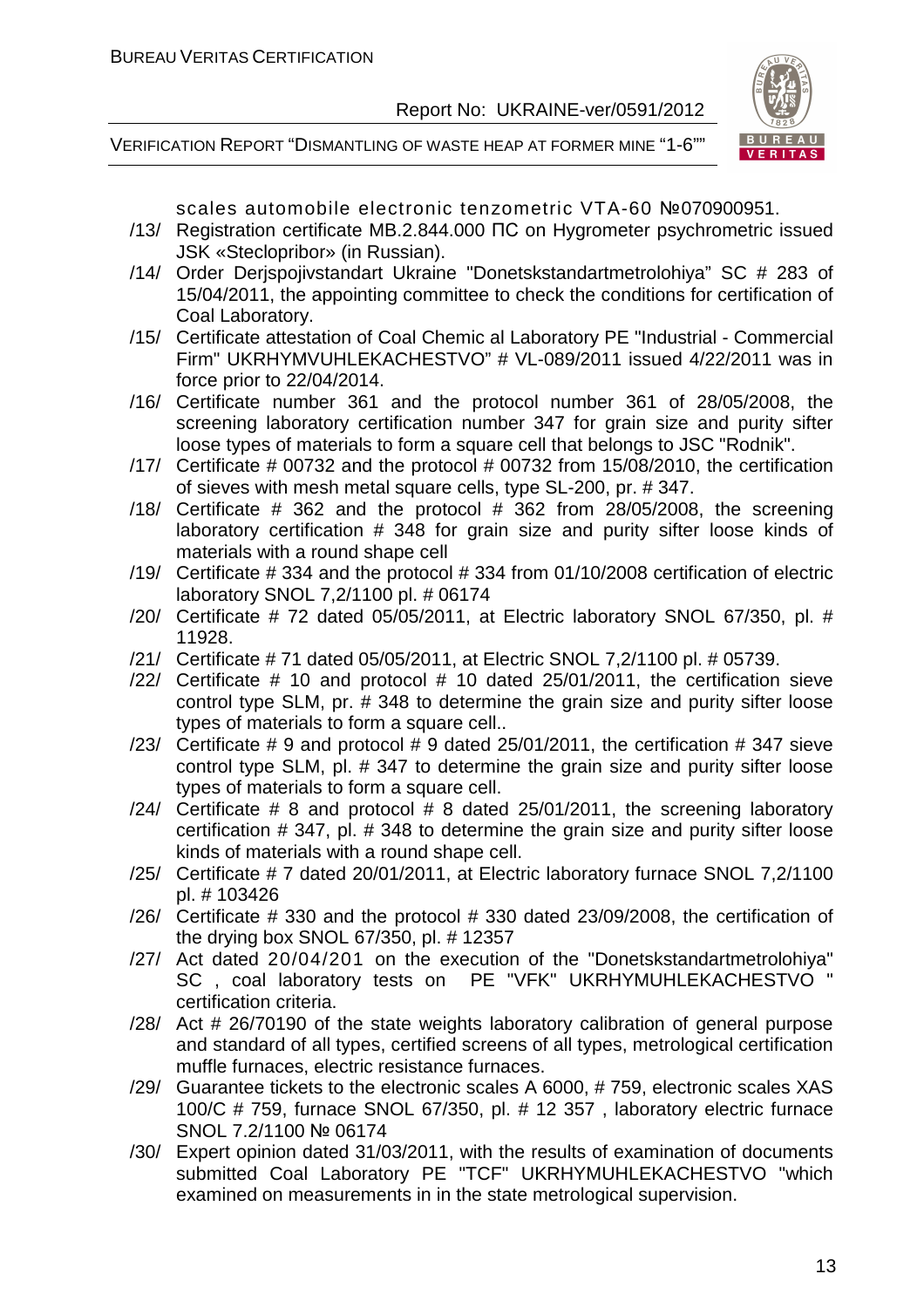

VERIFICATION REPORT "DISMANTLING OF WASTE HEAP AT FORMER MINE "1-6""

- /31/ Journal of weighing equipment and technology for coal laboratories firm "Ukrhimuglekachestvo" (in Russian).
- /32/ Passport # 9. Electric Laboratory, pl. # 05739, inv. # 9, the type -SNOL 7.2/1100 (in Russian).
- /33/ Passport # 7. Electric Laboratory furnace, pl. # 11928, inv. # 7, thetype SNOL 67/350 (in Russian).
- /34/ Passport # 6. Sieve Laboratory, pl. # 347, inv. # 6 (in Russian).
- /35/ Passport # 5. Sieve Laboratory, pl # 348, inv. # 5 (in Russian).
- /36/ Passport # 4. Stopwatch pl. # 7095, inv. # 4, type SOPpr 2a-2-010(in Russian)
- /37/ Passport # 3. Electronic Scales, pl. # 209 807, inv. # 3, the type ofXAS 100/1 (in Russian).
- /38/ Passport # 2. Electronic Scales, pl. # 214295, inv. # 2, the type ofXAS 100/1 (in Russian).
- /39/ Passport # 1. Scales pl. # 759, inv. # 1, type A-6000 ((in Russian).
- /40/ Plan for coal laboratory firm "Ukrhimuglekachestvo" (in Russian).
- /41/ Guide of maintenance. Electric water distiller pharmacy, DE-4-02"EMO" OKP 94 5243, model 737 (in Russian).
- /42/ Certificate of verification of the working measuring instrument from 15/03/2012 # 02/08-245 - mechanical stopwatch JOP pr-2a-2-000pl. # 7095.
- /43/ Passport. Mechanical Stopwatch SOppr-2a-2-010 (in Russian).
- /44/ Quality Certificate # 005 dated 25/04/2008, the chopper vibrating75T DRM, pl. # 1087 (in Russian)
- /45/ Passport-75T DrM.000PS. Chopper vibrating 75T-DRM .
- /46/ Act of performed work of weighing from 01/10/08 of 2 3698.15 tons of carbonaceous rocks
- /47/ Act of admission and transmission of performed work from 01/10/08 for 2 319 235.51 UAH. and calculation of the costs for the act of performed works
- /48/ Sales invoice# 93 for 2 3698.15 tons of Carbonaceous rocks
- /49/ Certificate # 55 on the quality of coal from 30/09/2008
- /50/ Act of performed work of weighing from 01/07/10 of 2 3184.95 tons of carbonaceous rocks
- /51/ Act of admission and transmission of performed work from 01/07/10 for 2 262 536.99 UAH. and calculation of the costs for the act of performed works
- /52/ Sales invoice# 53 for 2 3184.95 tons of Carbonaceous rocks
- /53/ Certificate # 58 on the quality of coal from 30/06/2010
- /54/ Act of performed work of weighing from 01/02/12 of 2 3986.35 tons of carbonaceous rocks
- /55/ Act of admission and transmission of performed work from 01/02/12 for 2 938 475.44 UAH. and calculation of the costs for the act of performed works
- /56/ Sales invoice# 11 for 2 3986.35 tons of Carbonaceous rocks
- /57/ Certificate # 19 on the quality of coal from 31/01/2012

#### **Persons interviewed:**

List persons interviewed during the verification or persons that contributed with other information that are not included in the documents listed above.

- /1/ Gints KIavinsh SIA "Vidzeme Eko" JI Project Manager
- /2/ Tymofeev Sergiy Petrovych SIA "Vidzeme Eko" JI Consultant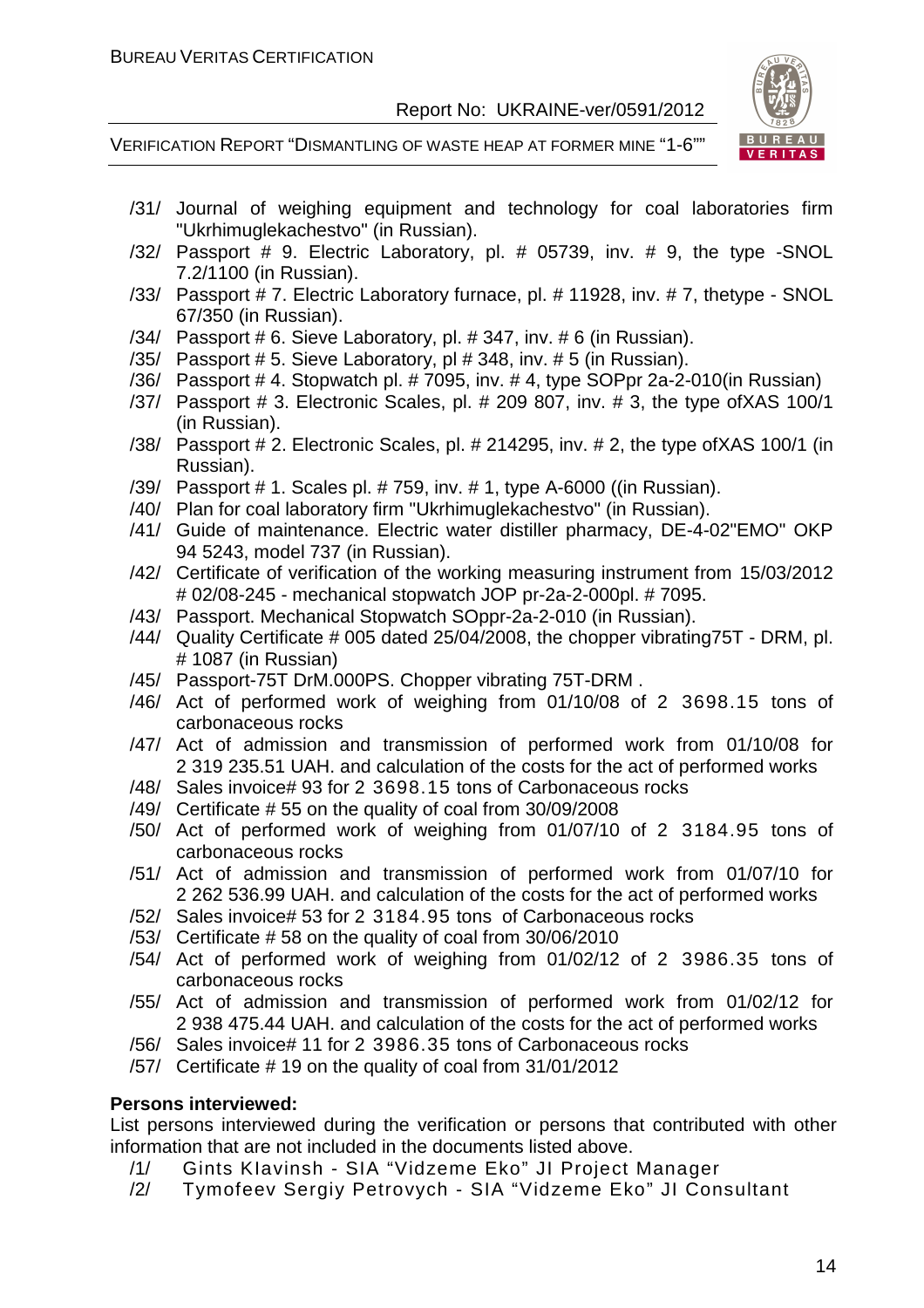



- /3/ Stah Yuri Mykhailovych SIA "Vidzeme Eko" JI Consultant
- /4/ Berestova Irina Ivanivna subcontractor of PE PCF "ALTAIR 2007", PE "ICC Ukrhimuglekachestvo" Head of Laboratory
- /5/ Volodymyr Anatoliyovych Yaroviy subcontractor of PE PCF "ALTAIR 2007", "Plastmontazh" Ltd Production Manager
- /6/ Mikhail Alexandrovich Gorbenko subcontractor of PE PCF "ALTAIR 2007", TK "TEHPROM" Ltd manager of industrial department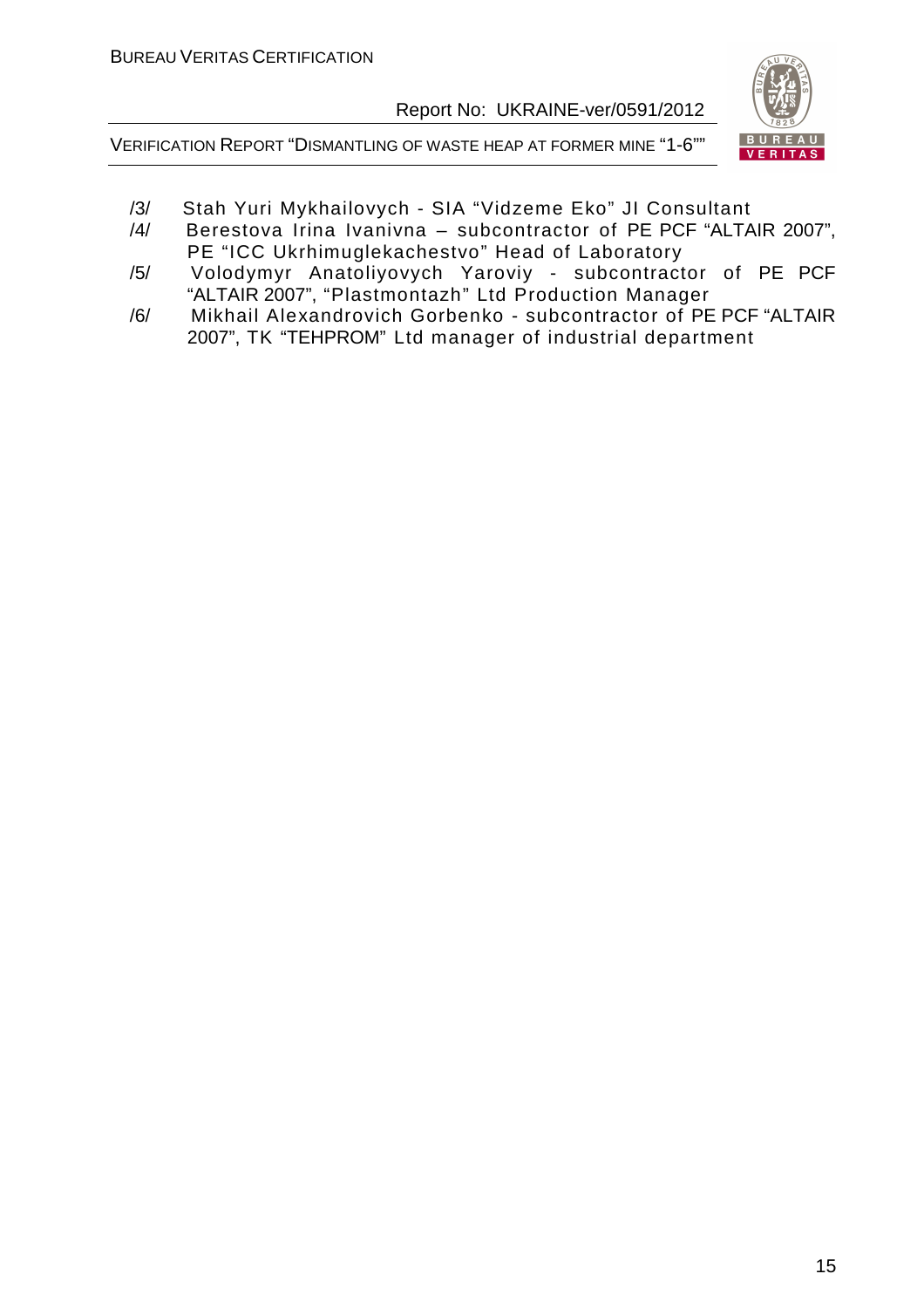

VERIFICATION REPORT "DISMANTLING OF WASTE HEAP AT FORMER MINE "1-6""

#### APPENDIX A: VERIFICATION PROTOCOL

#### **VERIFICATION PROTOCOL**

#### **Check list for verification, according to the JOINT IMPLEMENTATION DETERMINATION AND VERIFICATION MANUAL (Version 01)**

| <b>DVM</b> | <b>Check Item</b>                                                                                                                                                                                                                                                                      | <b>Initial finding</b>                                                                                                                                                                                                                                                                                                                                          | <b>Draft</b>      | <b>Final</b>      |
|------------|----------------------------------------------------------------------------------------------------------------------------------------------------------------------------------------------------------------------------------------------------------------------------------------|-----------------------------------------------------------------------------------------------------------------------------------------------------------------------------------------------------------------------------------------------------------------------------------------------------------------------------------------------------------------|-------------------|-------------------|
| Paragrap   |                                                                                                                                                                                                                                                                                        |                                                                                                                                                                                                                                                                                                                                                                 | <b>Conclusion</b> | <b>Conclusion</b> |
| h          |                                                                                                                                                                                                                                                                                        |                                                                                                                                                                                                                                                                                                                                                                 |                   |                   |
|            | <b>Project approvals by Parties involved</b>                                                                                                                                                                                                                                           |                                                                                                                                                                                                                                                                                                                                                                 |                   |                   |
| 90         | Has the DFPs of at least one Party<br>involved, other than the host Party, issued<br>a written project approval when submitting<br>the first verification report to the secretariat  <br>publication in accordance with<br>for<br>paragraph 38 of the JI guidelines, at the<br>latest? | Proposed project has been approved by Party-buyer of<br>ERUs, Republic of Latvia. Letter of Approval # 12.2-<br>02/10785 dated 25/07/2012 has been issued from<br>Ministry of Environmental Protection and regional<br>development of Republic of Latvia<br><b>CAR01</b><br>Please provide in the section A.6 of the MR written<br>approval from the Host Party | CAR01             | OK                |
| 91         | Are all the written project approvals by                                                                                                                                                                                                                                               | Written approval from the second party involved is                                                                                                                                                                                                                                                                                                              | <b>OK</b>         | <b>OK</b>         |
|            | Parties involved unconditional?                                                                                                                                                                                                                                                        | unconditional                                                                                                                                                                                                                                                                                                                                                   |                   |                   |
|            | <b>Project implementation</b>                                                                                                                                                                                                                                                          |                                                                                                                                                                                                                                                                                                                                                                 |                   |                   |
| 92         | Has the project been implemented in<br>accordance with the PDD regarding which<br>the determination has been deemed final<br>and is so listed on the UNFCCC JI<br>website?                                                                                                             | The project has been implemented in accordance with<br>the PDD regarding which the determination has been<br>deemed final<br>CL01<br>Please add information on project activity stops or<br>technical disasters influencing the project activity level                                                                                                          | CL <sub>01</sub>  | OK                |
| 93         | What is the status of operation of the<br>project during the monitoring period?                                                                                                                                                                                                        | CAR02<br>Please note in the MR that project equipment used for<br>rock mass sorting has not been replaced during the<br>monitoring period and additional equipment has not<br>been installed.                                                                                                                                                                   | CAR02             | <b>OK</b>         |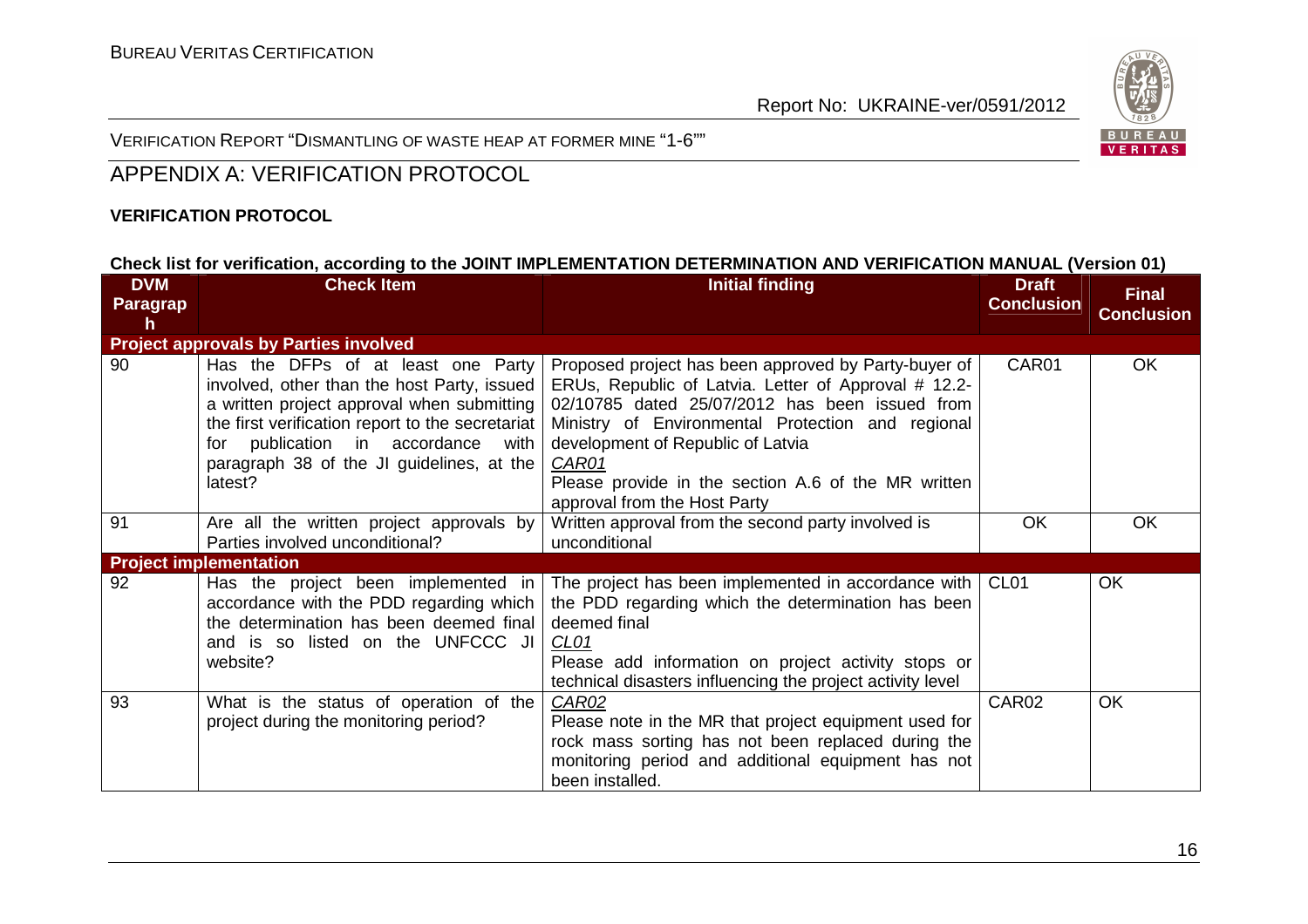

| <b>DVM</b><br>Paragrap<br>h. | <b>Check Item</b>                                                                                                                                                                                                                                                                                                                                                    | <b>Initial finding</b>                                                                                                                                                                                                                                                                                                                                                                                                                          | <b>Draft</b><br><b>Conclusion</b> | <b>Final</b><br><b>Conclusion</b> |
|------------------------------|----------------------------------------------------------------------------------------------------------------------------------------------------------------------------------------------------------------------------------------------------------------------------------------------------------------------------------------------------------------------|-------------------------------------------------------------------------------------------------------------------------------------------------------------------------------------------------------------------------------------------------------------------------------------------------------------------------------------------------------------------------------------------------------------------------------------------------|-----------------------------------|-----------------------------------|
|                              | <b>Compliance with monitoring plan</b>                                                                                                                                                                                                                                                                                                                               |                                                                                                                                                                                                                                                                                                                                                                                                                                                 |                                   |                                   |
| 94                           | Did the monitoring occur in accordance<br>with the monitoring plan included in the<br>PDD regarding which the determination<br>has been deemed final and is so listed on<br>the UNFCCC JI website?                                                                                                                                                                   | The monitoring was carried in accordance with the<br>monitoring plan included in the PDD version 2.0 which<br>the determination has been deemed final.                                                                                                                                                                                                                                                                                          | <b>OK</b>                         | OK                                |
| 95 (a)                       | For calculating the emission reductions or<br>enhancements of net removals, were key<br>factors, e.g. those listed in 23 (b) (i)-(vii)<br>above, influencing the baseline emissions<br>or net removals and the activity level of the<br>project and the emissions or removals as<br>well as risks associated with the project<br>taken into account, as appropriate? | Key factors influencing the baseline emissions and<br>project activity level, as risks associated with the<br>project, e.g. those listed in 23 (b) (i)-(vii) above, are<br>taken into account in appropriate way                                                                                                                                                                                                                                | <b>OK</b>                         | OK                                |
| 95 (b)                       | Are data sources used for calculating<br>emission reductions or enhancements of<br>net removals clearly identified, reliable and<br>transparent?                                                                                                                                                                                                                     | The data sources used for calculating emission<br>reductions<br>identified,<br>are<br>clearly<br>reliable<br>and<br>transparent                                                                                                                                                                                                                                                                                                                 | <b>OK</b>                         | <b>OK</b>                         |
| 95 (c)                       | Are emission factors, including default<br>emission factors, if used for calculating the<br>emission reductions or enhancements of<br>net removals, selected by carefully<br>balancing accuracy and reasonableness,<br>and appropriately justified of the choice?                                                                                                    | The default emission factors used for calculating<br>emission reductions, such as emission factor for<br>electricity consumption, Emission factor for fugitive<br>methane emissions from coal mining, Carbon Oxidation<br>factor of coal, Carbon Oxidation factor of diesel fuel.<br>Selection of emission factors values are selected by<br>carefully balancing accuracy and reasonableness, and<br>choice of them is appropriately justified. | <b>OK</b>                         | <b>OK</b>                         |
| 95 (d)                       | Is the calculation of emission reductions or<br>enhancements of net removals based on                                                                                                                                                                                                                                                                                | The emission reductions calculation is based on<br>conservative assumptions and the most plausible                                                                                                                                                                                                                                                                                                                                              | OK                                | OK                                |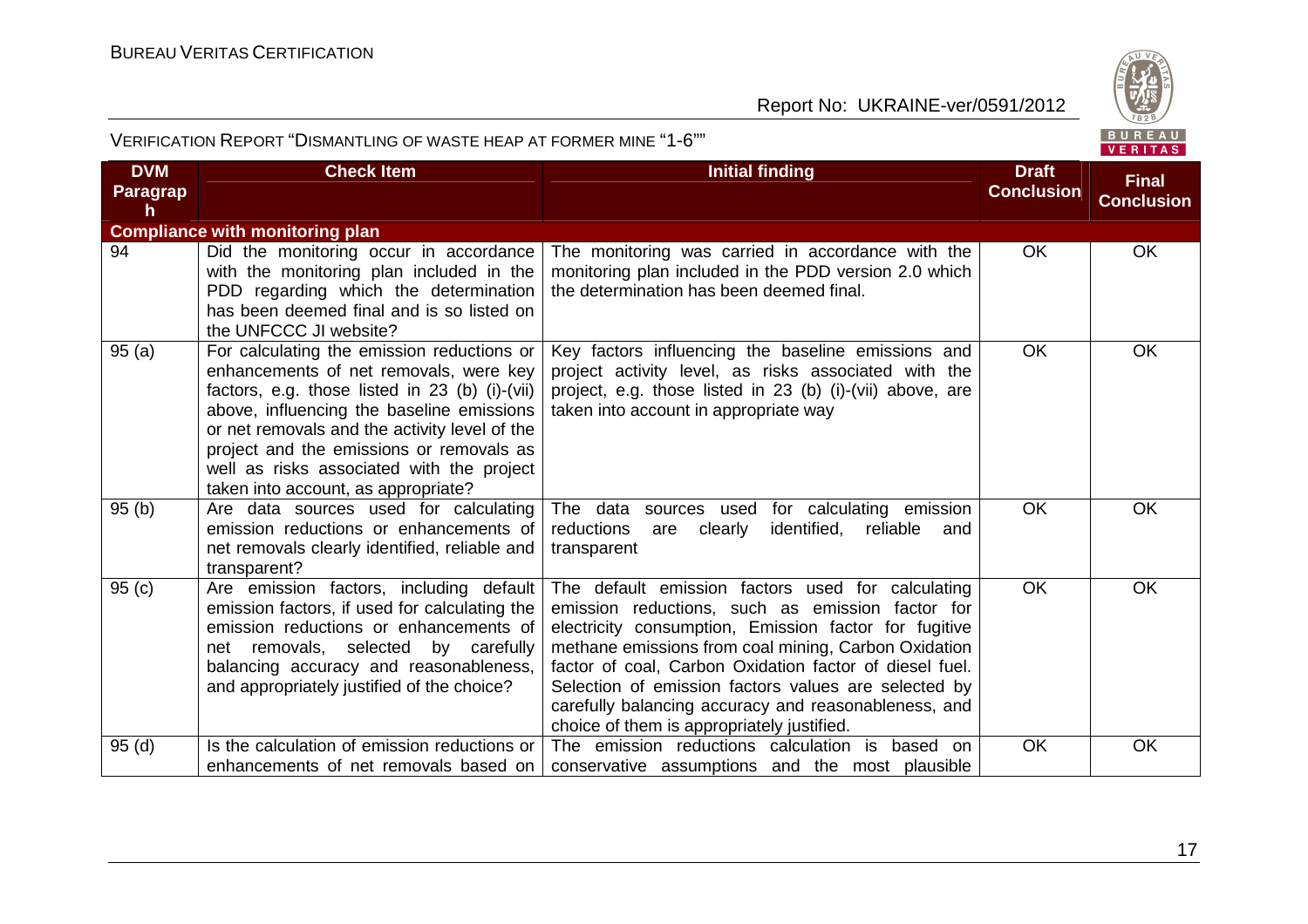

| <b>DVM</b>             | <b>Check Item</b>                                                                                                                                                                                                                                                                | <b>Initial finding</b>                                                                                                                                                                                                                     | <b>Draft</b>      | <b>Final</b>      |
|------------------------|----------------------------------------------------------------------------------------------------------------------------------------------------------------------------------------------------------------------------------------------------------------------------------|--------------------------------------------------------------------------------------------------------------------------------------------------------------------------------------------------------------------------------------------|-------------------|-------------------|
| Paragrap<br>h.         |                                                                                                                                                                                                                                                                                  |                                                                                                                                                                                                                                            | <b>Conclusion</b> | <b>Conclusion</b> |
|                        | conservative assumptions and the most   scenarios in a transparent manner<br>plausible scenarios in a transparent                                                                                                                                                                |                                                                                                                                                                                                                                            |                   |                   |
|                        | manner?                                                                                                                                                                                                                                                                          |                                                                                                                                                                                                                                            |                   |                   |
|                        | Applicable to JI SSC projects only_Not applicable                                                                                                                                                                                                                                |                                                                                                                                                                                                                                            |                   |                   |
|                        | Applicable to bundled JI SSC projects only_Not applicable                                                                                                                                                                                                                        |                                                                                                                                                                                                                                            |                   |                   |
|                        | <b>Revision of monitoring plan</b>                                                                                                                                                                                                                                               |                                                                                                                                                                                                                                            |                   |                   |
|                        | Applicable only if monitoring plan is revised by project participant                                                                                                                                                                                                             |                                                                                                                                                                                                                                            |                   |                   |
| 99(a)                  | appropriate justification for the proposed<br>revision?                                                                                                                                                                                                                          | Did the project participants provide an The monitoring plan has not been revised during the<br>monitoring period                                                                                                                           | <b>OK</b>         | OK                |
| 99 (b)                 | Does the proposed revision improve the<br>accuracy and/or applicability of information<br>collected compared to the original<br>without<br>plan<br>changing<br>monitoring<br>conformity with the relevant rules and<br>regulations for the establishment of<br>monitoring plans? | See section 99(a)                                                                                                                                                                                                                          | OK                | OK                |
| <b>Data management</b> |                                                                                                                                                                                                                                                                                  |                                                                                                                                                                                                                                            |                   |                   |
| 101(a)                 | Is the implementation of data collection<br>with the<br>procedures in accordance<br>plan, including the quality<br>monitoring<br>control and quality assurance procedures?                                                                                                       | The implementation of data collection procedures is in<br>accordance with the monitoring plan described in the<br>determined PDD, including the quality control and<br>quality assurance procedures                                        | <b>OK</b>         | <b>OK</b>         |
| 101(b)                 | Is the function of the monitoring equipment,<br>including its calibration status, in order?                                                                                                                                                                                      | CAR03<br>MR indicates that power meter HIK 2303 APT 1 s/n<br>0078421 was installed 30/10/2011. Please add<br>information on power meter, working before HIK 2303<br>APT 1 s/n 0078421<br>Also, please add information on measuring devices | CAR03             | <b>OK</b>         |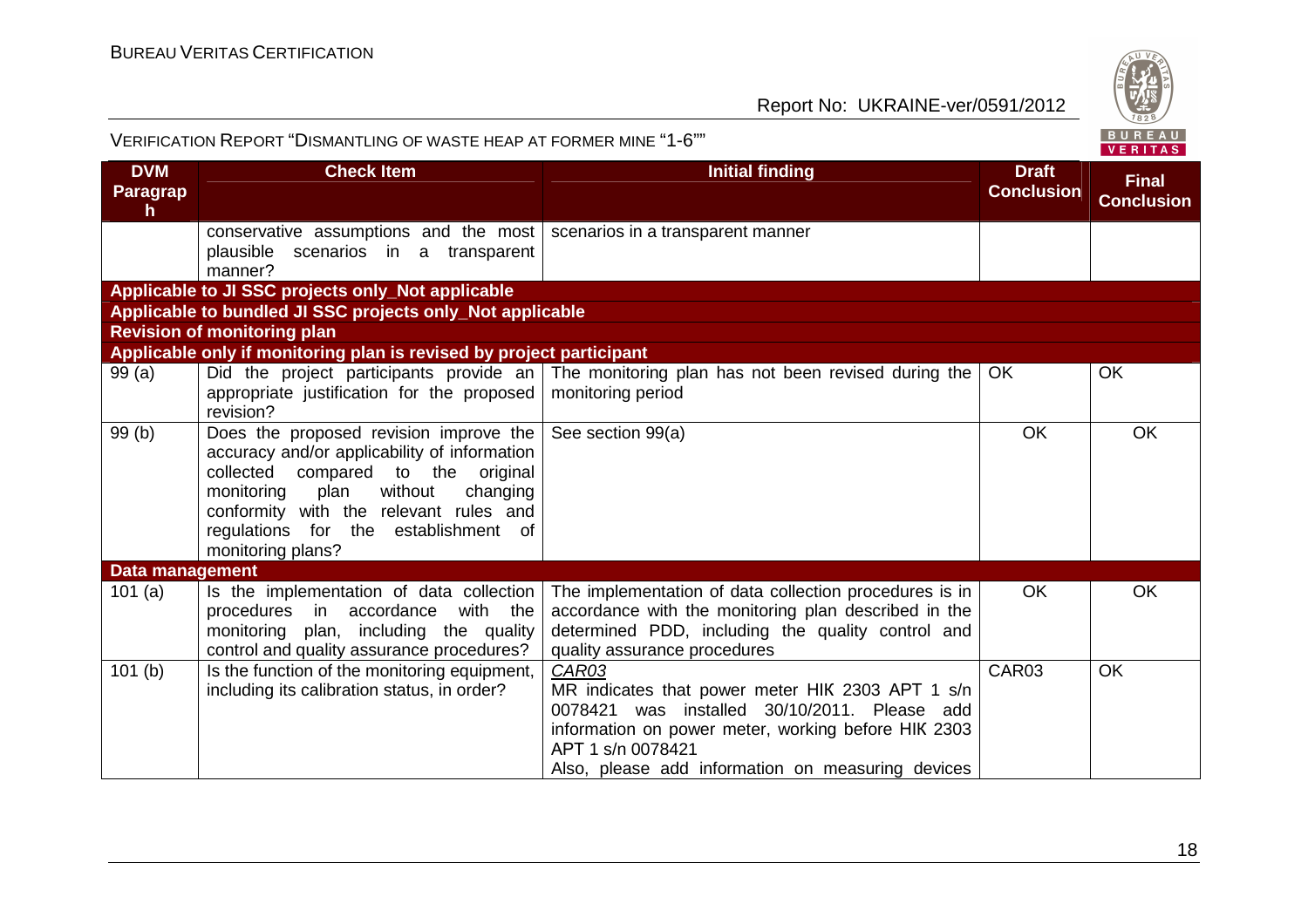



| <b>DVM</b><br><b>Paragrap</b><br>$\mathsf{h}$                                                       | <b>Check Item</b>                                                                                          | <b>Initial finding</b>                                                                                                                                                                                                                                                                                                 | <b>Draft</b><br><b>Conclusion</b> | <b>Final</b><br><b>Conclusion</b> |  |
|-----------------------------------------------------------------------------------------------------|------------------------------------------------------------------------------------------------------------|------------------------------------------------------------------------------------------------------------------------------------------------------------------------------------------------------------------------------------------------------------------------------------------------------------------------|-----------------------------------|-----------------------------------|--|
|                                                                                                     |                                                                                                            | used for rock mass moisture measuring (sieves and<br>hygrometer)                                                                                                                                                                                                                                                       |                                   |                                   |  |
| 101 (c)                                                                                             | Are the evidence and records used for the<br>monitoring maintained in a traceable<br>manner?               | The evidences and records used for the monitoring are<br>obtained in a transparent manner                                                                                                                                                                                                                              | <b>OK</b>                         | OK                                |  |
| $101$ (d)                                                                                           | Is the data collection and management<br>system for the project in accordance with<br>the monitoring plan? | The data collection system and management system   OK<br>for the project is in accordance with the monitoring plan<br>included in the PDD which determination has been<br>deemed final<br>MR note that the data monitored and required for ERUs<br>calculations will be kept two years after the last ERUs<br>transfer |                                   | OK                                |  |
| Verification regarding programmes of activities (additional elements for assessment) Not applicable |                                                                                                            |                                                                                                                                                                                                                                                                                                                        |                                   |                                   |  |
| Applicable to sample-based approach only_Not applicable                                             |                                                                                                            |                                                                                                                                                                                                                                                                                                                        |                                   |                                   |  |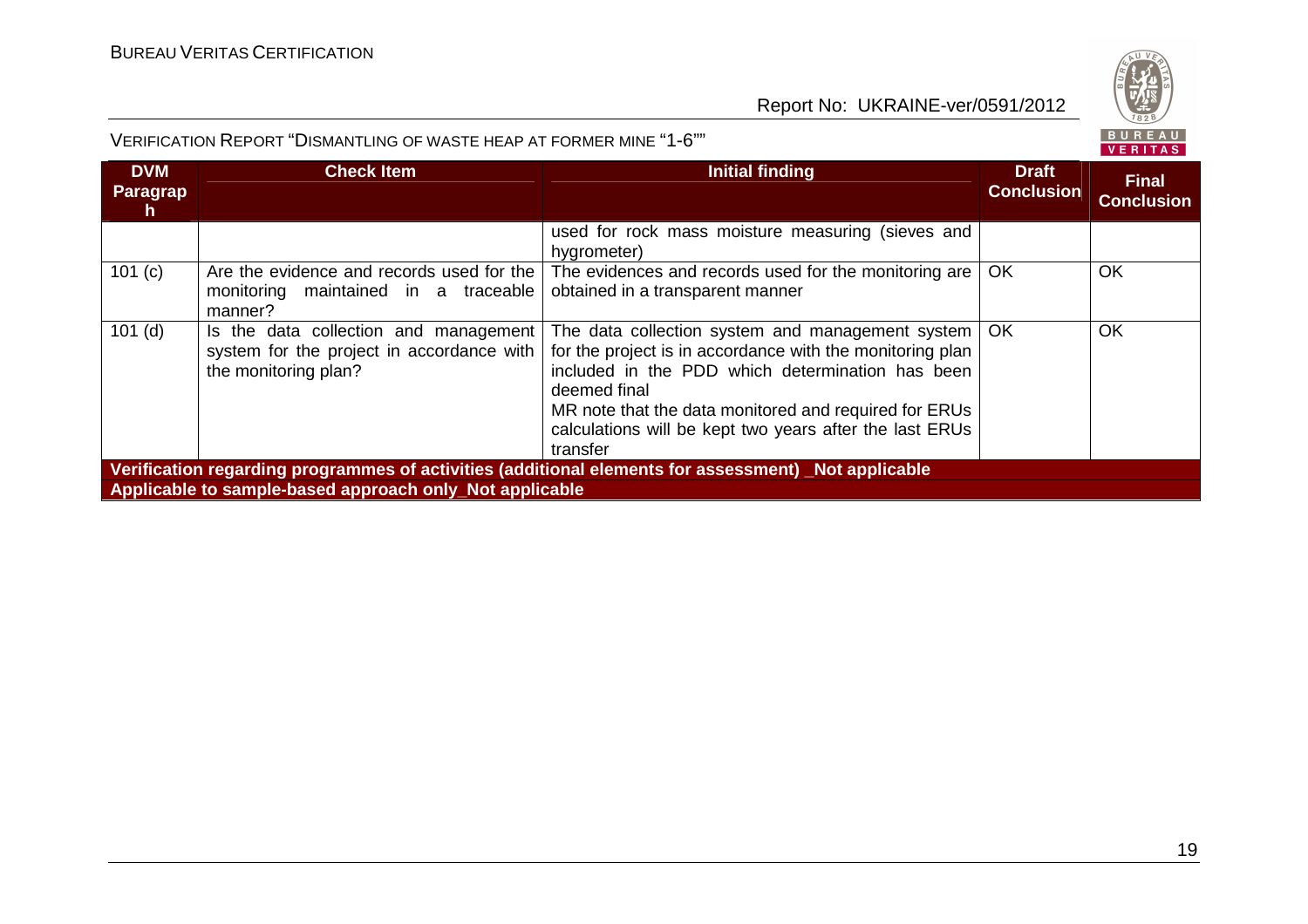

#### VERIFICATION REPORT "DISMANTLING OF WASTE HEAP AT FORMER MINE "1-6""

#### **Table 2 Resolution of Corrective Action and Clarification Requests**

| Draft report clarification and corrective action<br>requests by verification team                                                                                                                                                                                                                                     | Ref. to<br>checklist<br>question<br>in table 1 | <b>Summary</b><br><b>Verification team conclusion</b><br>participant  <br><b>of</b><br>project<br>response                                                                                                                                                                                                                                                                                                                         |  |
|-----------------------------------------------------------------------------------------------------------------------------------------------------------------------------------------------------------------------------------------------------------------------------------------------------------------------|------------------------------------------------|------------------------------------------------------------------------------------------------------------------------------------------------------------------------------------------------------------------------------------------------------------------------------------------------------------------------------------------------------------------------------------------------------------------------------------|--|
| CAR01<br>Please provide in the section A.6 of the MR<br>written approval from the Host Party                                                                                                                                                                                                                          | 90                                             | The Project has been approved by Both<br>Parties Involved. Letter of Approval<br>#2215/23/7 dated 14/08/2012 issued by<br>State Environment Investment Agency of<br>Ukraine. Letter of Approval #12.2-<br>The issue is closed<br>02/10785 dated 25/07/2012 issued by<br>Ministry of Environmental protection and<br>regional development of Republic Latvia.<br>Relevant information added in the<br>Monitoring Report version 2.0 |  |
| <b>CAR02</b><br>Please note in the MR that project equipment<br>used for rock mass sorting has not been replaced<br>during the monitoring period and additional<br>equipment has not been installed.                                                                                                                  | 93                                             | List of project equipment wasn't changed<br>during the monitoring period. Information<br>The issue is closed<br>on sorting equipment is added in the<br>monitoring report                                                                                                                                                                                                                                                          |  |
| <b>CAR03</b><br>MR indicates that power meter HIK 2303 APT 1<br>s/n 0078421 was installed 30/10/2011. Please<br>add information on power meter, working before<br>HIK 2303 APT 1 s/n 0078421<br>Also, please add information on measuring<br>devices used for rock mass moisture measuring<br>(sieves and hygrometer) | 101(b)                                         | Information applicable to power meters,<br>sieves and hygrometers is added in the<br>The issue is closed<br>table 2 section B.1.2                                                                                                                                                                                                                                                                                                  |  |